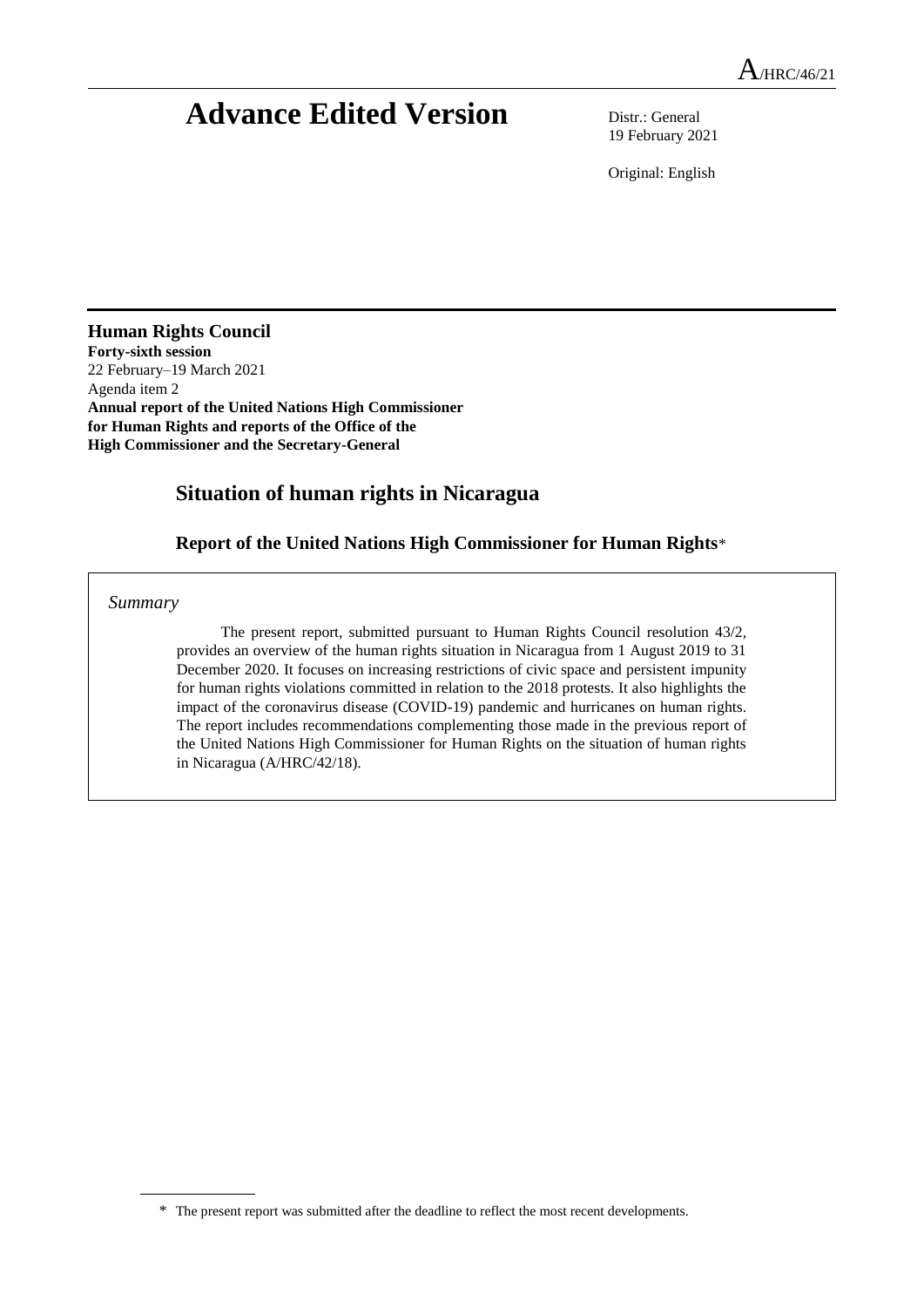# **I. Introduction**

1. The present report, submitted pursuant to Human Rights Council resolution 43/2, provides an overview of the human rights situation in Nicaragua from 1 August 2019 to 31 December 2020.

2. The report is based on information collected by the Office of the United Nations High Commissioner for Human Rights (OHCHR) in Nicaragua, as well as in Costa Rica, Panama and other countries, including through in-person and remote interviews. During the reporting period, OHCHR conducted 208 interviews with victims and witnesses of human rights violations and other sources, including lawyers, journalists and health professionals (121 men and 87 women). It also held 232 meetings with a wide range of stakeholders, including the Minister for Foreign Affairs of Nicaragua, members of civil society and international community representatives. OHCHR analysed documents, videos, photographs and opensource reports from both governmental and non-governmental sources.

3. OHCHR sent 37 communications to the Ministry of Foreign Affairs of Nicaragua, requesting detailed information about allegations of human rights violations. The Government replied to 17 of them, including to a questionnaire sent by the Office with a view to preparing the High Commissioner's oral update to the Human Rights Council, presented on 27 February 2020. OHCHR took into account these replies in its analysis of the situation. Regrettably, since 12 June 2020, the Government has ceased replying to OHCHR communications. On several occasions, OHCHR continued to request access to the country and reiterated its availability to provide technical assistance, but did not receive any response.

4. In line with its monitoring methodology, OHCHR cross-checked the information gathered with different sources, evaluating its credibility by applying due diligence, and assessed the information in the light of international human rights law applicable to Nicaragua and relevant domestic legislation. The information analysed and verified by OHCHR continues to provide reasonable grounds to believe that the events documented took place and point to consistent patterns of human rights violations, as described in the present report.

# **II. Context**

5. Almost three years have passed since the eruption of the sociopolitical and human rights crisis in April 2018. OHCHR, the Inter-American Commission on Human Rights and the Interdisciplinary Group of Independent Experts<sup>1</sup> documented multiple forms of repression and violence that left over 300 people killed and 2,000 injured in the context of protests, while at least 1,614 people were arbitrarily deprived of their liberty.<sup>2</sup> Over 100,000 Nicaraguans have since sought asylum in third countries, including about 25,000 during the reporting period. <sup>3</sup> The crisis has taken on economic and humanitarian dimensions, exacerbated by the coronavirus disease (COVID-19) pandemic and, in November 2020, by hurricanes.

6. Fundamentally, the persistence of the crisis remains rooted in the fragility of institutions and the rule of law, which have been progressively eroded over the years while

<sup>&</sup>lt;sup>1</sup> Established through an agreement between the General Secretariat of the Organization of American States, the Inter-American Commission on Human Rights and the Government of Nicaragua, the Interdisciplinary Group of Independent Experts started its work in July 2018.

<sup>&</sup>lt;sup>2</sup> Number of arbitrary detentions documented by the Inter-American Commission on Human Rights from April 2018 and December 2019 available at [www.oas.org/es/cidh/informes/pdfs/Nicaragua-](http://www.oas.org/es/cidh/informes/pdfs/Nicaragua-PPL-es.pdf)[PPL-es.pdf.](http://www.oas.org/es/cidh/informes/pdfs/Nicaragua-PPL-es.pdf)

<sup>&</sup>lt;sup>3</sup> Office of the United Nations High Commissioner for Refugees, based on data provided by Governments. Se[e www.oacnudh.org/wp-content/uploads/2020/02/Nicaragua-Bimonthly-Bulletin-](http://www.oacnudh.org/wp-content/uploads/2020/02/Nicaragua-Bimonthly-Bulletin-N14-December2019-January2020.pdf)[N14-December2019-January2020.pdf](http://www.oacnudh.org/wp-content/uploads/2020/02/Nicaragua-Bimonthly-Bulletin-N14-December2019-January2020.pdf) an[d www.unhcr.org/news/briefing/2020/3/5e6759934/years](http://www.unhcr.org/news/briefing/2020/3/5e6759934/years-political-social-crisis-nicaragua-force-100000-flee.html%23_ga=2.265339407.1047830798.1608001082-545631427.1608001082)[political-social-crisis-nicaragua-force-100000-flee.html#\\_ga=2.265339407.1047830798.1608001082-](http://www.unhcr.org/news/briefing/2020/3/5e6759934/years-political-social-crisis-nicaragua-force-100000-flee.html%23_ga=2.265339407.1047830798.1608001082-545631427.1608001082) [545631427.1608001082.](http://www.unhcr.org/news/briefing/2020/3/5e6759934/years-political-social-crisis-nicaragua-force-100000-flee.html%23_ga=2.265339407.1047830798.1608001082-545631427.1608001082)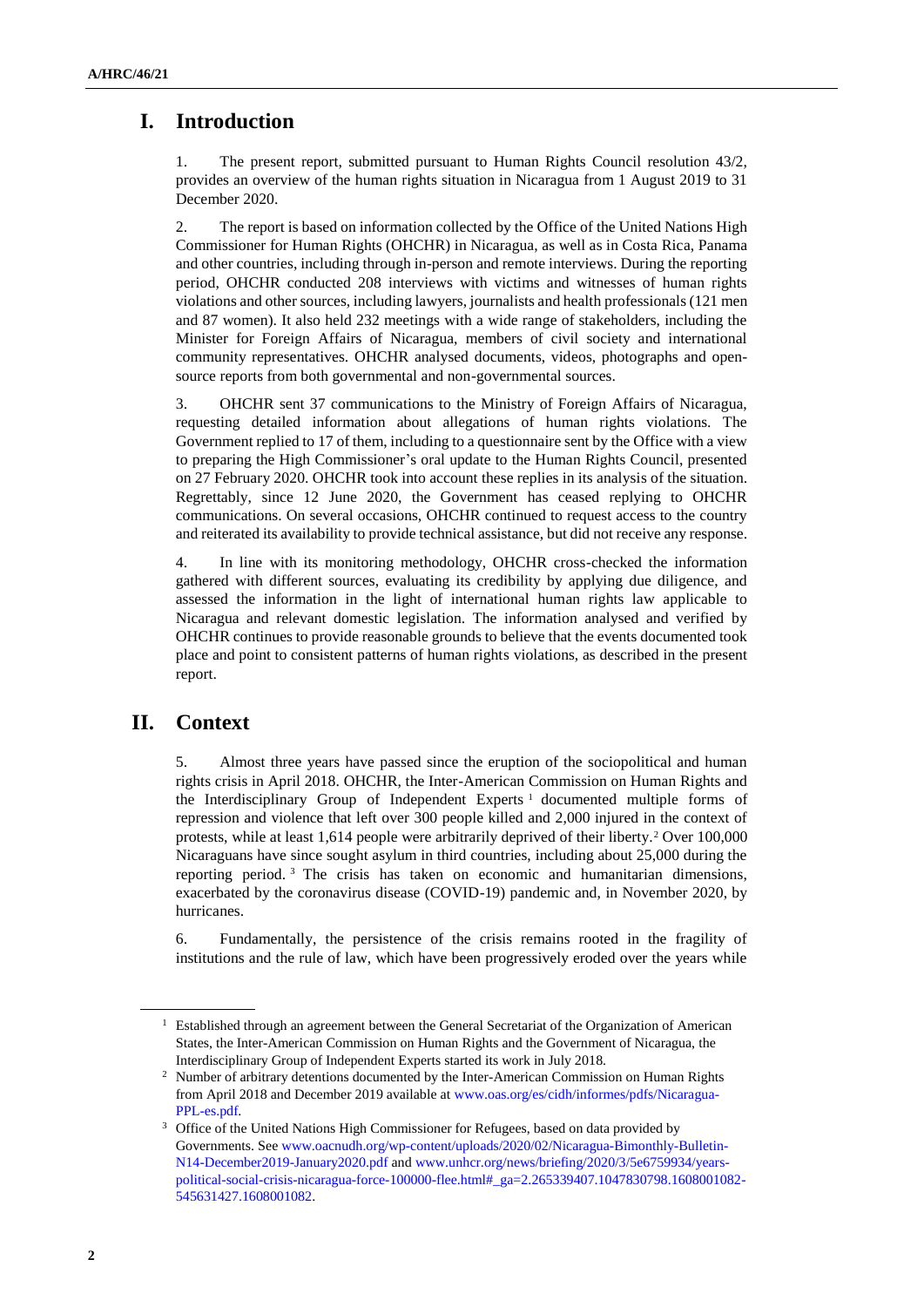human rights violations perpetrated in 2018 remain unpunished and civic space has been further restricted.

7. The dialogue between the Government and the opposition has been stalled since May 2019, impeding further progress in the implementation of the agreements reached in March of that year, notably on the release of persons deprived of their liberty and the strengthening of citizens' rights and safeguards.<sup>4</sup>

8. On 13 July 2020, the Supreme Electoral Council established the date for the presidential elections (7 November 2021) and extended the period for legal registration of political parties to June 2021. By December 2020, the authorities had not taken any steps to initiate reforms aimed at guaranteeing free, fair and transparent elections. In September 2020, part of the opposition launched a joint proposal for reforms.

9. As at 16 November, the Ministry of Health had recorded 5,661 COVID-19 cases and 158 deaths.<sup>5</sup> However, a civil society observatory on COVID-19 reported that the number of suspected cases and deaths far exceeded official figures.<sup>6</sup> The Pan American Health Organization (PAHO) called on the Government to disclose transparent information on the number of cases and deaths and tests undertaken, among other data. The impact of the pandemic on the economies of Central American countries led Nicaraguan migrant workers and asylum seekers to return to Nicaragua. As of 26 November, 71,702 Nicaraguans (43,950 men and 27,752 women) had thus returned from different countries in the region, mainly from Panama.<sup>7</sup>

10. Moreover, according to official estimates, as of November 2020, Hurricanes Eta and Iota had left at least 21 people dead and 160,597 persons displaced while causing \$738.6 million in structural damage and economic losses (6.2 per cent of gross domestic product  $(GDP)$ ).<sup>8</sup>

11. Canada, Switzerland, the United Kingdom of Great Britain and Northern Ireland, the United States of America and the European Union adopted targeted financial sanctions against individuals, the National Police and public and private companies allegedly responsible for human rights violations or acts of corruption. On 17 September 2020, the Government reiterated its call to lift those sanctions, arguing that they hampered the eradication of poverty and sustainable development, especially in the context of the COVID-19 pandemic.<sup>9</sup>

12. On 9 March 2020, Nicaragua ratified the Regional Agreement on Access to Information, Public Participation and Justice in Environmental Matters in Latin America and the Caribbean (Escazú Agreement),<sup>10</sup> the first environmental treaty adopted in the Latin America and Caribbean region, which ensures the rights to information, participation and

<sup>4</sup> Agreements available at www.alianzacivicanicaragua.com/acuerdo-para-la-facilitacion-del-procesode-liberacion-de-personas-privadas-de-libertad-de-conformidad-al-ordenamiento-juridico-del-pais-ylas-respectivas-obligaciones-internacionales-de-nicaragua-en and

www.alianzacivicanicaragua.com/es/acuerdo-para-fortalecer-los-derechos-y-garantias-ciudadanas. <sup>5</sup> Available at [www.imf.org/en/Publications/CR/Issues/2020/11/20/Nicaragua-Requests-for-Purchase](http://www.imf.org/en/Publications/CR/Issues/2020/11/20/Nicaragua-Requests-for-Purchase-under-the-Rapid-Financing-Instrument-and-Disbursement-under-49908)[under-the-Rapid-Financing-Instrument-and-Disbursement-under-49908.](http://www.imf.org/en/Publications/CR/Issues/2020/11/20/Nicaragua-Requests-for-Purchase-under-the-Rapid-Financing-Instrument-and-Disbursement-under-49908)

<sup>6</sup> As of 18 November 2020, the Citizens' Observatory counted 11,251 suspected cases and 2,796 deaths from pneumonia and suspected COVID-19.

<sup>7</sup> Available at www.migob.gob.ni/158-hermans-nicaraguense-procedentes-de-panama-regresaron-alpais.

<sup>8</sup> Available at www.el19digital.com/articulos/ver/titulo:110247-presentacion-preliminar-cuantificacionde-danos-perdidas-y-necesidades-post-huracanes.

<sup>&</sup>lt;sup>9</sup> Speech delivered by the Minister for Foreign Affairs on 17 September 2020 at the high-level meeting to commemorate the seventy-fifth anniversary of the United Nations, available at [www.el19digital.com/articulos/ver/titulo:107548-mensaje-del-gobierno-de-nicaragua-en-la-reunion](http://www.el19digital.com/articulos/ver/titulo:107548-mensaje-del-gobierno-de-nicaragua-en-la-reunion-de-alto-nivel-conmemorando-el-75-aniversario-de-las-naciones-unidas)[de-alto-nivel-conmemorando-el-75-aniversario-de-las-naciones-unidas.](http://www.el19digital.com/articulos/ver/titulo:107548-mensaje-del-gobierno-de-nicaragua-en-la-reunion-de-alto-nivel-conmemorando-el-75-aniversario-de-las-naciones-unidas)

<sup>&</sup>lt;sup>10</sup> The Agreement was adopted on 4 March 2018 and will enter into force on 22 April 2021, 90 days after the deposit of the eleventh instrument of ratification. Available at [https://treaties.un.org/Pages/ViewDetails.aspx?src=TREATY&mtdsg\\_no=XXVII-](https://treaties.un.org/Pages/ViewDetails.aspx?src=TREATY&mtdsg_no=XXVII-18&chapter=27&clang=_en)[18&chapter=27&clang=\\_en.](https://treaties.un.org/Pages/ViewDetails.aspx?src=TREATY&mtdsg_no=XXVII-18&chapter=27&clang=_en)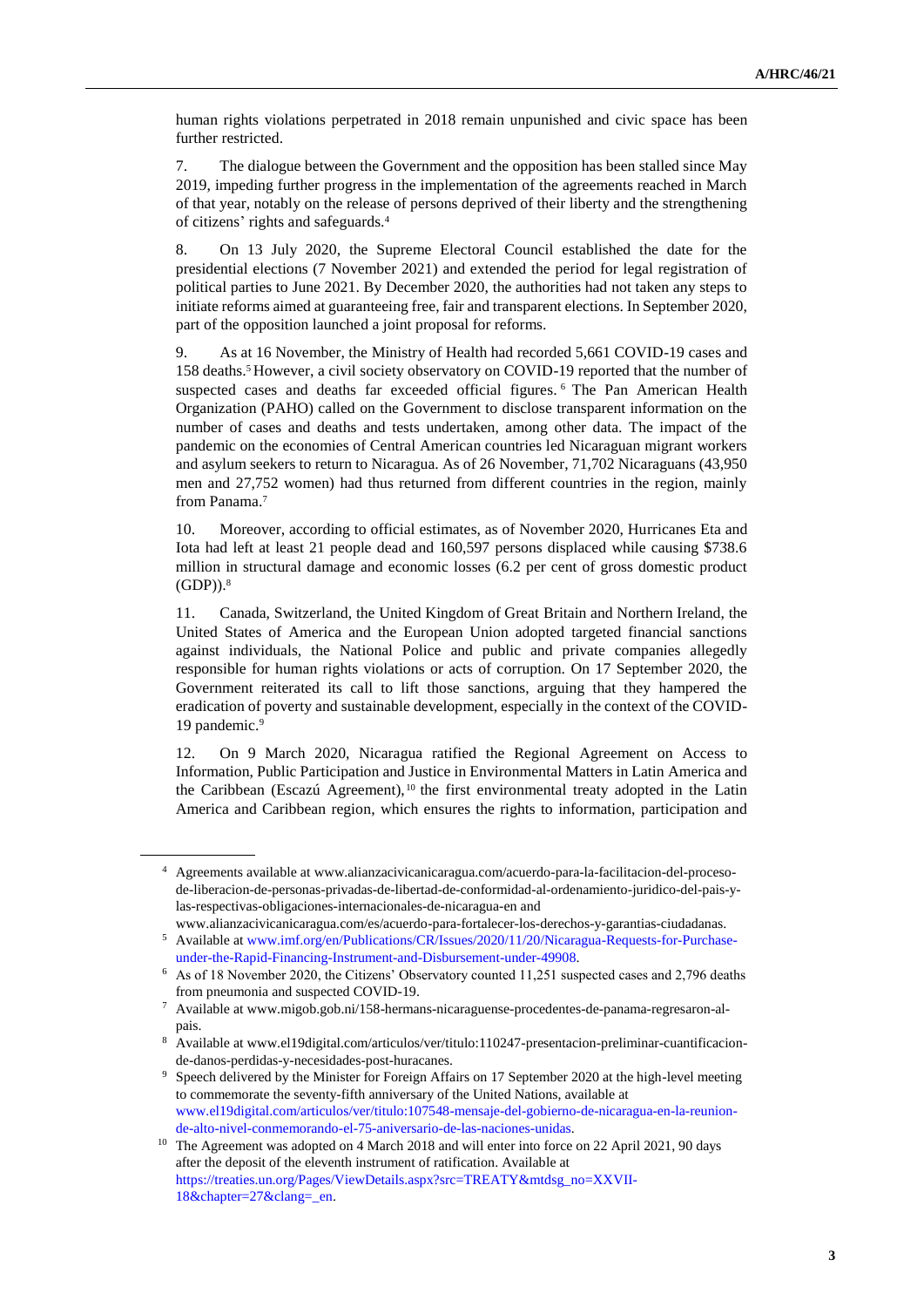access to justice in relation to environmental governance, including strong protection for indigenous peoples and environmental human rights defenders.<sup>11</sup>

# **III. Violations of the rights to freedoms of peaceful assembly and association and situation of human rights defenders**

13. On 27 February 2020, in the context of the High Commissioner's oral update to the Human Rights Council on Nicaragua, a representative of Nicaragua stated that free mobilization and political expression were guaranteed for those who expressed themselves in peace and with no intention of disturbing the tranquility of the population.<sup>12</sup>

14. OHCHR observed, however, the persistence of bans on public demonstrations organized by any group critical of the Government, grounded on a restrictive interpretation of Law 872 on the National Police, which makes public events subject to the authorization of the National Police.<sup>13</sup>

15. Despite these restrictions, OHCHR noted that there had been attempts to stage protests in public spaces to demand the release of detainees or to commemorate those killed during the 2018 protests. Such attempts were systematically prevented by numerous police deployments or quelled by police officers and riot police, who often resorted to brief arrests. OHCHR registered at least six instances in which law enforcement officers had made disproportionate use of force against demonstrators and journalists. It also registered at least 11 incidents in which armed individuals or mobs (*turbas*), in some cases wearing the colors of the ruling party, had attacked or threatened persons perceived as opponents, while the police often remained passive. Police officers and pro-Government elements also obstructed, sometimes violently, gatherings of the opposition and of victims' relatives in Catholic churches. In this context, some members of the clergy were affected by the violence on 18 November 2019, when dozens of Government supporters intimidated and attacked a priest and a nun, along with a group of relatives of persons who had been detained in the context of the crisis, who had been staging a hunger strike protest in the cathedral of Managua.

16. The Government affirms that there have been no attacks or acts of intimidation against human rights defenders, community leaders, journalists and media workers, or against any person critical of the Government, and that their work is protected.<sup>14</sup> However, in late 2019 and throughout 2020, OHCHR documented 83 cases of persecution, harassment and threats against such civil society actors, particularly students, peasants and human rights defenders, including members of victims' and women's organizations. These included at least four women and three men who were reportedly subjected to reprisals or intimidation owing to their cooperation with the United Nations in the field of human rights.<sup>15</sup>

17. Intimidating messages through social networks and graffiti on the walls of the offices and homes of human rights defenders and opposition supporters continued. OHCHR also documented various actions of intimidation and harassment by the police, such as the selective stopping and searching of vehicles, police checkpoints and surveillance by police patrol vehicles around the premises of civil society organizations or the homes of activists. For instance, the Permanent Commission for Human Rights reported the presence of police patrols outside its premises at least 10 times between September 2019 and October 2020. A political opponent released in June 2019 after spending nine months in prison reported a police presence outside his house in Managua on 168 occasions between October 2019 and November 2020. In some cases, police also prevented people from leaving their homes for several hours, reportedly to prevent them from staging public protests. On 8 March 2020,

<sup>&</sup>lt;sup>11</sup> United Nations Experts statement, 9 November 2020, available at [www.ohchr.org/EN/NewsEvents/Pages/DisplayNews.aspx?NewsID=26488&LangID=E](http://www.ohchr.org/EN/NewsEvents/Pages/DisplayNews.aspx?NewsID=26488&LangID=E)

<sup>12</sup> Available at [www.el19digital.com/articulos/ver/titulo:100579-intervencion-de-nicaragua-ante-el](http://www.el19digital.com/articulos/ver/titulo:100579-intervencion-de-nicaragua-ante-el-consejo-de-derechos-humanos-de-naciones-unidas)[consejo-de-derechos-humanos-de-naciones-unidas.](http://www.el19digital.com/articulos/ver/titulo:100579-intervencion-de-nicaragua-ante-el-consejo-de-derechos-humanos-de-naciones-unidas) 

<sup>&</sup>lt;sup>13</sup> Law 872 on the organization, functions, career and special social security regime of the National Police, 26 June 2014, article 7 (1).

<sup>&</sup>lt;sup>14</sup> Communication sent by the Government of Nicaragua to OHCHR on 28 January 2020.

<sup>15</sup> A/HRC/45/36, paras. 94–96.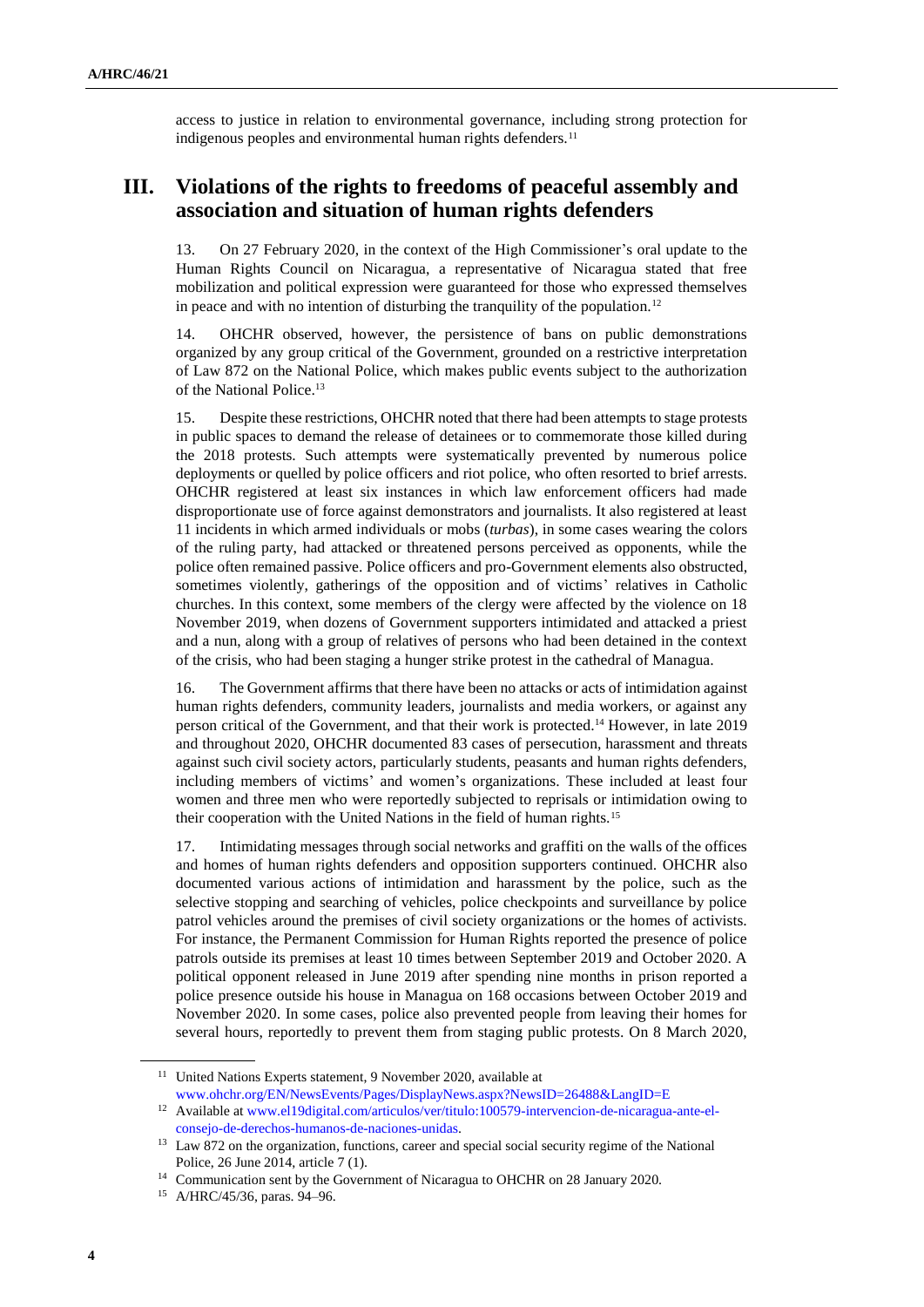International Women's Day, riot police prevented a group of mostly women activists from rallying outside of the premises of a women's organization.

18. At the time of writing, nine civil society organizations continued to be deprived of their legal registration<sup>16</sup> for alleged administrative omissions or activities contrary to their statutory purposes, including providing support to "terrorist actions" in relation to the 2018 events. Their assets had been liquidated and disposed of by the Government. Some legal representatives of these organizations remained in exile. Six of the nine organizations had challenged the withdrawal of their legal registration before the Supreme Court of Justice, whose decision remained pending as of December 2020. On 25 June 2020, the legal registration of the Asociación de Hermanamiento Municipal of Camoapa had also been cancelled in an expedited manner, and without guaranteeing due process.

19. On 15 October 2020, Law 1040 on the Regulation of Foreign Agents was adopted, to prevent interference by foreign Governments, organizations or individuals in the internal and external affairs of Nicaragua. The law foresees the cancellation of the legal registration of organizations obtaining foreign funds to conduct activities interfering in the internal affairs of Nicaragua, threatening its independence, self-determination, sovereignty and economic and political stability. This broad formulation could be used to dismantle any organization deemed critical of the Government. Other aspects of the law, including the mandatory registration of organizations and individuals<sup>17</sup> with the Ministry of the Interior to obtain foreign funds, the prohibition of anonymous donations and the duty to inform authorities in detail about all funds obtained, contravene international human rights standards.<sup>18</sup>

20. OHCHR expressed concern about the above-mentioned law<sup>19</sup> and offered technical assistance to ensure its alignment with international human rights norms and standards, to no avail. The Inter-American Commission on Human Rights,<sup>20</sup> the European Union<sup>21</sup> and four special procedure mandate holders<sup>22</sup> also expressed concern about the Law. On 13 November 2020, the latter, along with the Special Rapporteur for Freedom of Expression of the Inter-American Commission on Human Rights, addressed a joint communication to the Government expressing that the Law presented serious and fundamental problems of compatibility with the obligations of Nicaragua under international law and urged the Government to review it and open public space to discuss its content.<sup>23</sup>

#### **IV. Restrictions on the right to freedom of expression**

21. In September 2019, during the forty-second session of the Human Rights Council, the Government indicated that in Nicaragua there was full freedom of expression and association

<sup>16</sup> A/HRC/42/18, para. 20.

<sup>&</sup>lt;sup>17</sup> Article 3.2 of Law 1040 defines a foreign agent as "an individual or legal entity, Nicaraguan or of another nationality, that within Nicaragua receives funds, goods or any object of value coming directly or indirectly from individuals, Governments, agencies, foundations, companies or foreign associations of any type or nature that works, receives funds from or responds to bodies that belong to or are controlled directly or indirectly by individuals, Governments or foreign entities, except for the exceptions provided by this law".

<sup>18</sup> A/HRC/23/39 and A/70/266.

<sup>19</sup> Available at [www.oacnudh.org/oacnudh-expresa-su-preocupacion-sobre-la-aprobacion-de-la-ley-de](file://///conf-share1/LS/ENG/COMMON/FINAL/www.oacnudh.org/oacnudh-expresa-su-preocupacion-sobre-la-aprobacion-de-la-ley-de-regulacion-de-agentes-extranjeros)[regulacion-de-agentes-extranjeros.](file://///conf-share1/LS/ENG/COMMON/FINAL/www.oacnudh.org/oacnudh-expresa-su-preocupacion-sobre-la-aprobacion-de-la-ley-de-regulacion-de-agentes-extranjeros)

<sup>20</sup> See www.oas.org/es/cidh/MESENI/Boletines/BOLETIN-MESENI-2020\_10.pdf.

<sup>21</sup> European Parliament resolution of 8 October 2020 on the 'Foreign Agents' Law in Nicaragua (2020/2814(RSP)), available at [www.europarl.europa.eu/doceo/document/TA-9-2020-0259\\_EN.html.](https://www.europarl.europa.eu/doceo/document/TA-9-2020-0259_EN.html)

<sup>&</sup>lt;sup>22</sup> The Special Rapporteurs on the promotion and protection of the right to freedom of opinion and expression, on the right to freedom of peaceful assembly and of association, on the situation of human rights defenders, and on the promotion and protection of human rights and fundamental freedoms while countering terrorism.

<sup>23</sup> Available at [https://spcommreports.ohchr.org/TMResultsBase/DownLoadPublicCommunication](https://spcommreports.ohchr.org/TMResultsBase/DownLoadPublicCommunicationFile?gId=25691) [File?gId=25691.](https://spcommreports.ohchr.org/TMResultsBase/DownLoadPublicCommunicationFile?gId=25691)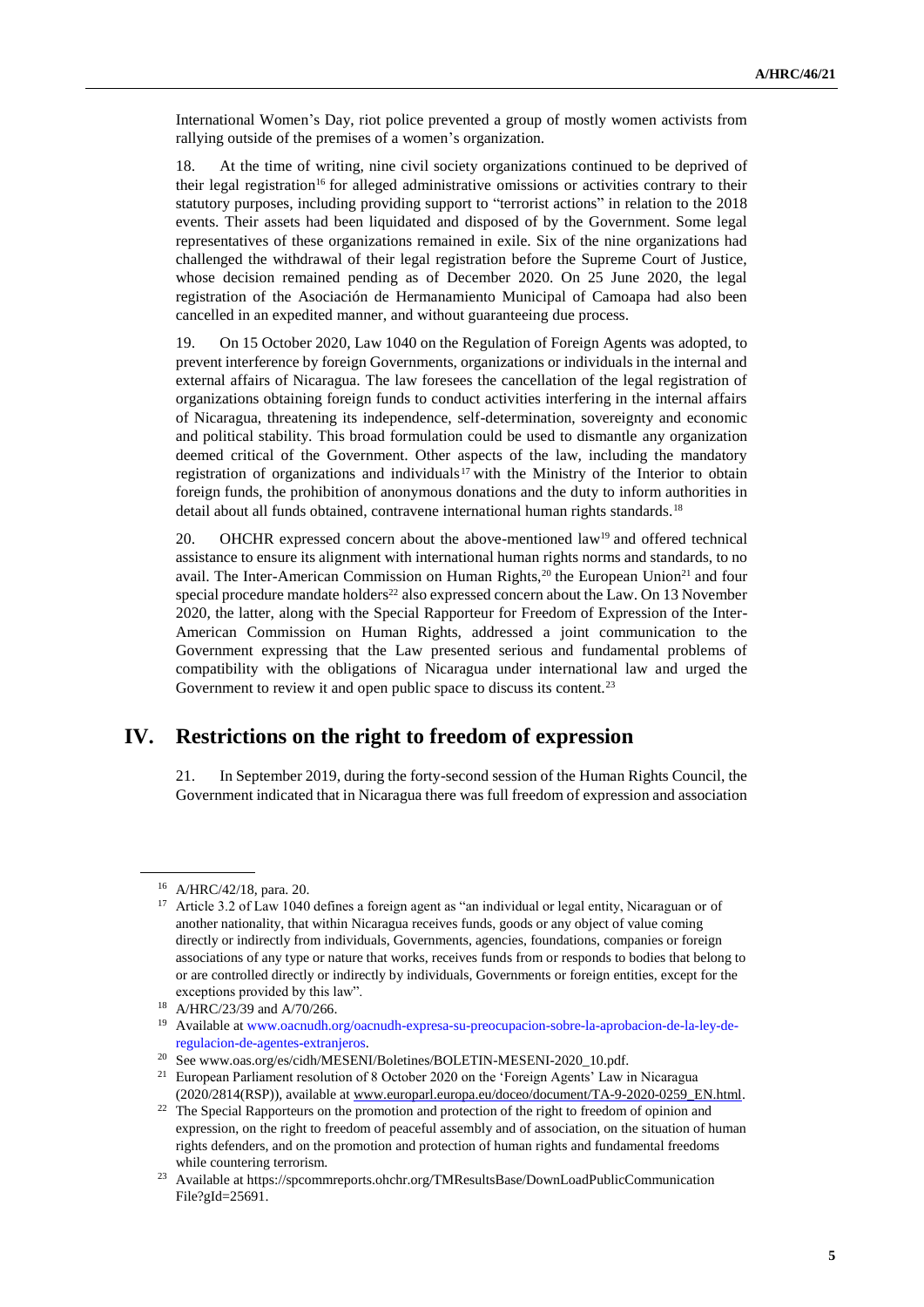and that journalists carried out their work without censorship or restriction.<sup>24</sup> Notwithstanding, campaigns of intimidation and delegitimization of the media continued, with independent media workers labelled as "enemies of the homeland". The authorities did not take measures to prevent, investigate, prosecute or sanction acts of harassment or intimidation against media workers. OHCHR registered 30 cases of intimidation, threats, criminalization and smear campaigns against journalists or media workers and four instances of media outlets having been subjected to raids, destruction of equipment and administrative sanctions for criticizing the Government. Furthermore, in September 2019, three media outlets, including the newspaper with the second largest circulation, *El Nuevo Diario*, shut down their operations, reportedly for economic, technical and logistical reasons. This situation continues to inhibit the exercise of the right to freedom of expression.

22. On 26 August 2019, four special procedure mandate holders of the Human Rights Council and the Special Rapporteur for Freedom of Expression of the Inter-American Commission on Human Rights stated that there were indications of ongoing systematic repression of the media, with journalists being silenced, assaulted and threatened with death.<sup>25</sup> In an opinion adopted on 20 July 2020, the Working Group on Arbitrary Detention concluded that Miguel Mora and Lucía Pineda, journalists working for *100% Noticias*, an independent television station, who had been detained from 21 December 2018 to 11 June 2019,<sup>26</sup> had been subjected to arbitrary detention and that their rights to liberty, freedom of expression and guarantees of due process had been violated.<sup>27</sup>Their media outlet remains seized, considered by the authorities as "an instrument to commit crimes".<sup>28</sup>

23. In some cases, authorities publicly blamed those who questioned the State response to the COVID-19 pandemic, stigmatizing them as traitors, terrorists or coup plotters.<sup>29</sup> In a document (*libro blanco*) released on 25 May 2020, the Government accused the opposition of plotting a coup and waging a massive disinformation campaign in the context of the pandemic. <sup>30</sup> OHCHR registered the dismissal, without respect for the applicable legal procedures, of at least 16 medical doctors (8 men and 8 women) who had criticized the State response to the COVID-19 pandemic.

24. OHCHR is further concerned by Special Law 1042 on Cybercrimes, adopted by the National Assembly on 27 October 2020 to prevent, investigate, prosecute and sanction crimes committed through information and communication technologies. In a joint communication to Nicaragua, four special procedure mandate holders of the Human Rights Council and the Special Rapporteur for Freedom of Expression of the Inter-American Commission on Human Rights stated that, although under international law States had an obligation to prohibit by law any advocacy of hatred that constituted incitement to discrimination, hostility or violence, the Special Law went far beyond that type of prohibition and provided for the use of criminal law to sanction acts that could fall within the exercise of freedom of expression.<sup>31</sup>

25. Moreover, the proposal launched by the President of Nicaragua<sup>32</sup> to reform article 37 of the Constitution to punish hate-motivated crimes with life imprisonment, instead of the current maximum prison sentence of 30 years, raises concerns. Taking into account the patterns recorded since the 2018 protests, there is a risk that this could be used to selectively

<sup>24</sup> Se[e http://webtv.un.org/search/enhanced-id-human-rights-in-nicaragua-4th-meeting-42nd-regular](http://webtv.un.org/search/enhanced-id-human-rights-in-nicaragua-4th-meeting-42nd-regular-session-human-rights-council-/6084897806001/?term=nicaragua&sort=date&page=9%252525252525252525252525252525252523player)[session-human-rights-council-/6084897806001/?term=nicaragua&sort=date&page=9#player](http://webtv.un.org/search/enhanced-id-human-rights-in-nicaragua-4th-meeting-42nd-regular-session-human-rights-council-/6084897806001/?term=nicaragua&sort=date&page=9%252525252525252525252525252525252523player) (24:03).

<sup>25</sup> Se[e www.ohchr.org/EN/NewsEvents/Pages/DisplayNews.aspx?NewsID=24920&LangID=E.](http://www.ohchr.org/EN/NewsEvents/Pages/DisplayNews.aspx?NewsID=24920&LangID=E)

<sup>26</sup> A/HRC/42/18, para. 18.

<sup>27</sup> A/HRC/WGAD/2020/17.

<sup>&</sup>lt;sup>28</sup> Communication sent by the Government of Nicaragua to OHCHR on 28 January 2020.

<sup>29</sup> Available at [www.el19digital.com/articulos/ver/titulo:103397-companera-rosario-murillo-en](http://www.el19digital.com/articulos/ver/titulo:103397-companera-rosario-murillo-en-multinoticias-15-05-20)[multinoticias-15-05-20.](http://www.el19digital.com/articulos/ver/titulo:103397-companera-rosario-murillo-en-multinoticias-15-05-20)

<sup>30</sup> Available at [www.el19digital.com/app/webroot/tinymce/source/2020/00-](http://www.el19digital.com/app/webroot/tinymce/source/2020/00-Mayo/25%20MAYO/AL%20PUEBLO%20DE%20NICARAGUA%20Y%20AL%20MUNDO-%20INFORME%20SOBRE%20EL%20COVID-19.pdf) [Mayo/25%20MAYO/AL%20PUEBLO%20DE%20NICARAGUA%20Y%20AL%20MUNDO-](http://www.el19digital.com/app/webroot/tinymce/source/2020/00-Mayo/25%20MAYO/AL%20PUEBLO%20DE%20NICARAGUA%20Y%20AL%20MUNDO-%20INFORME%20SOBRE%20EL%20COVID-19.pdf) [%20INFORME%20SOBRE%20EL%20COVID-19.pdf.](http://www.el19digital.com/app/webroot/tinymce/source/2020/00-Mayo/25%20MAYO/AL%20PUEBLO%20DE%20NICARAGUA%20Y%20AL%20MUNDO-%20INFORME%20SOBRE%20EL%20COVID-19.pdf)

<sup>31</sup> Available at [https://spcommreports.ohchr.org/TMResultsBase/DownLoadPublic](https://spcommreports.ohchr.org/TMResultsBase/DownLoadPublicCommunicationFile?gId=25691) [CommunicationFile?gId=25691.](https://spcommreports.ohchr.org/TMResultsBase/DownLoadPublicCommunicationFile?gId=25691)

<sup>32</sup> Available at www.el19digital.com/articulos/ver/titulo:107322-declaracion-de-la-presidencia-de-larepublica-sobre-cadena-perpetua-para-castigar-crimenes-atroces.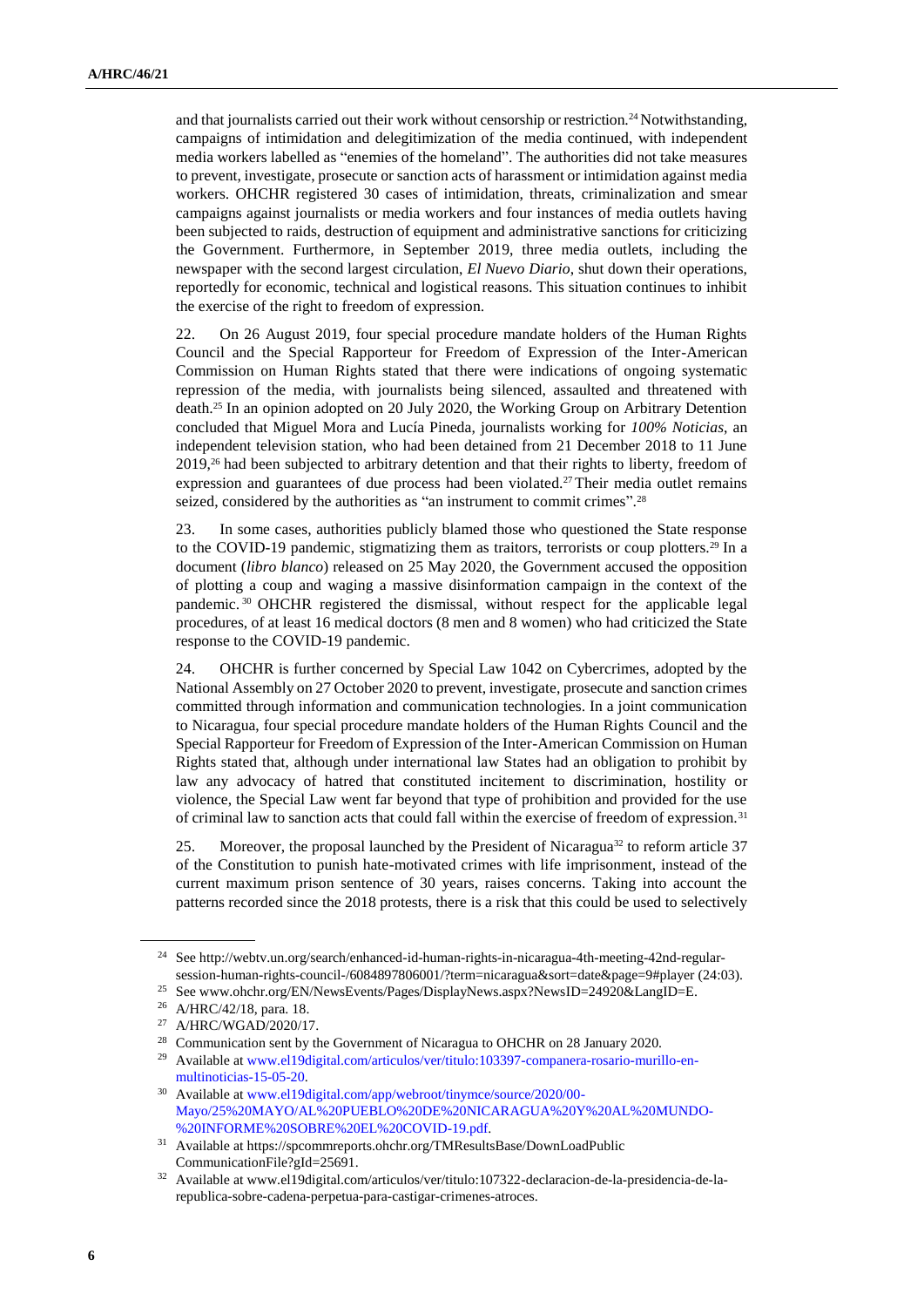repress dissenting voices. On 10 November 2020, the National Assembly approved the proposal in a first session; its adoption is foreseen early in 2021.<sup>33</sup>

#### **V. Right to participation**

26. In her 2019 report to the Human Rights Council and three subsequent oral updates presented in 2020, the High Commissioner recommended that Nicaragua promptly ensure the implementation of electoral and institutional reforms, aimed at guaranteeing fair and transparent elections.<sup>34</sup> Despite the Government's announcement that it would include some electoral reforms in the 2020 legislative agenda,<sup>35</sup> this has not happened. On 21 October 2020, the General Assembly of the Organization of American States approved resolution 2962 (L-O/20), in which it urged Nicaragua to commit to such reforms to ensure free, fair, competitive, observed and legitimate elections no later than in May 2021.<sup>36</sup>

27. The outbreak of COVID-19 forced the opposition to reduce the number of political meetings, which, however, increased in recent months in view of the 2021 elections. Since 1 September 2020, OHCHR registered that 15 opposition supporters had been arbitrarily detained and released within 24 hours. OHCHR also identified 34 instances in which police officers or pro-Government elements had harassed or intimidated people taking part in rallies or other political activities. These included three political leaders whose vehicles had been stopped by police and prevented from reaching the venue of scheduled political events.

28. On 11 October 2020, pro-Government elements threw rocks at participants in a meeting of the National Coalition in Masaya.<sup>37</sup> The co-founder of *100% Noticias*, who was at the meeting, was hit on the head with a rock and had to be hospitalized.<sup>38</sup> On 1 November 2020, the police abruptly interrupted a similar activity, telling participants that they had five minutes to finish their meeting and clear the building.<sup>39</sup>

29. On 21 December 2020, the National Assembly passed Law 1055 on the Defence of the Rights of the People to Independence, Sovereignty and Self-Determination for Peace. The law, inter alia, prohibits anyone who "undermines independence, sovereignty and selfdetermination" or "demands, praises and applauds the imposition of sanctions against Nicaragua and its citizens, or damages the supreme interests of the nation" from standing as a candidate for elected positions. As in the case of Laws 1040 and 1042 adopted in October 2020, Law 1055 sets restrictions incompatible with international human rights standards that may affect the exercise of the rights to political participation and to freedom of expression. In particular, its provisions contain very broad definitions that give leeway to efforts to prevent opposition candidates from participating in the November 2021 elections.

#### **VI. Violations of the right to life**

30. At the time of writing, impunity persists for over 300 killings registered by OHCHR in the context of the 2018 protests. No investigations have been carried out since the approval in June 2019 of the Amnesty Law, which granted broad amnesty for all persons who

<sup>&</sup>lt;sup>33</sup> Constitutional amendments have to be adopted in two separate legislative sessions. On 10 November 2020, the National Assembly approved by large majority a reform law establishing life imprisonment for serious hate-motivated crimes of such a nature as to cause public outrage.

<sup>34</sup> A/HRC/42/18, para. 65 (h).

<sup>&</sup>lt;sup>35</sup> Communication sent by the Government of Nicaragua to OHCHR on 28 January 2020.

<sup>36</sup> Available at [http://scm.oas.org/IDMS/Redirectpage.aspx?class=AG/doc.&classNum=5717&lang=e,](http://scm.oas.org/IDMS/Redirectpage.aspx?class=AG/doc.&classNum=5717&lang=e) pp. 183–185.

<sup>&</sup>lt;sup>37</sup> On 25 February 2020, various organizations funded after the eruption of protests in 2018 and political parties launched a wide-range coalition in view of the forthcoming elections.

<sup>38</sup> See https://100noticias.com.ni/nacionales/103280-paramilitares-agreden-hieren-veronica-chavez.

<sup>39</sup> See https://ipnicaragua.com/se-me-salen-ya-les-doy-cinco-minutos-asi-amenazo-la-policia-aopositores-este-domingo.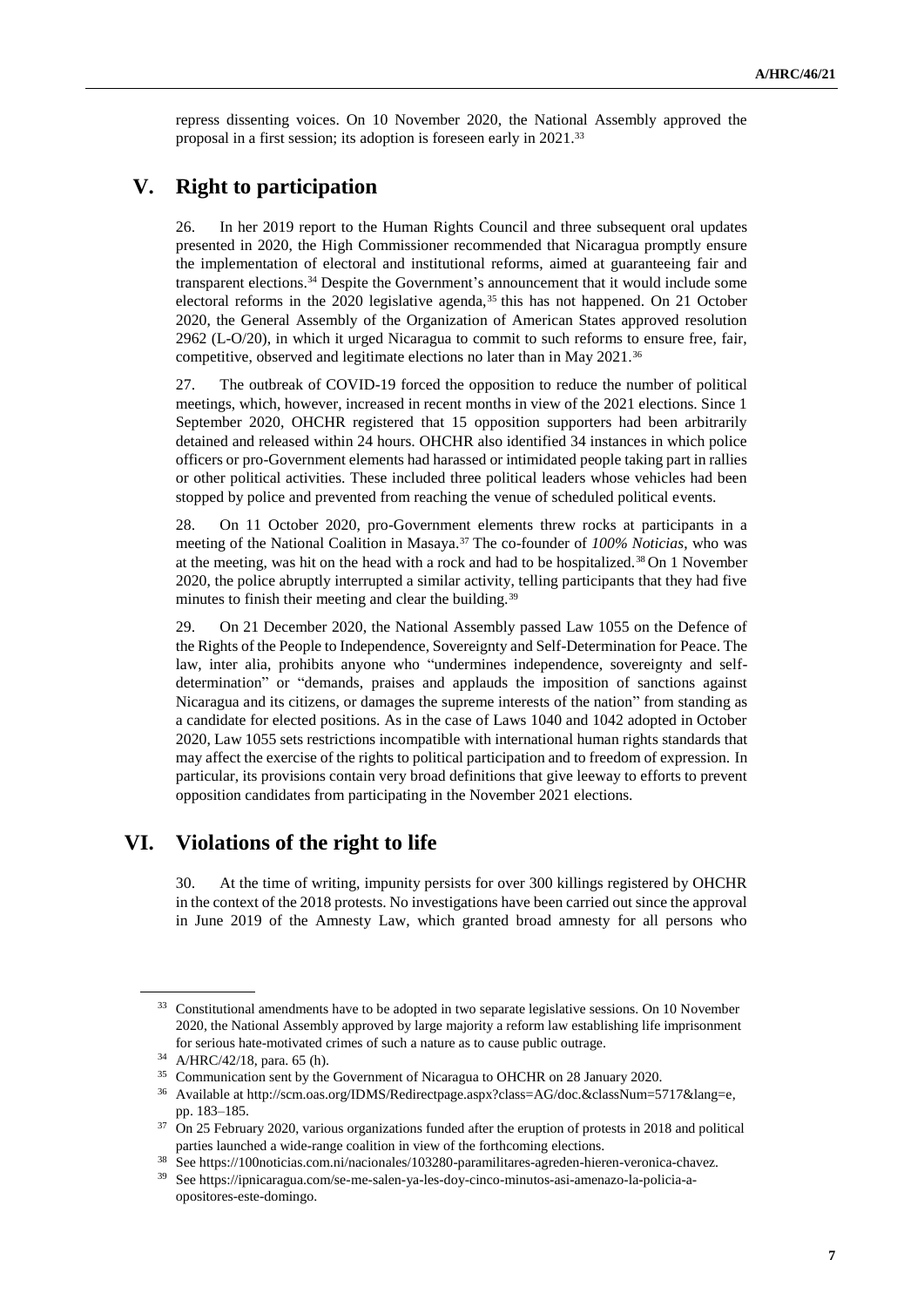participated in the events that occurred between 18 April 2018 and 10 June 2019, without exception.<sup>40</sup>

31. Between January 2019 and October 2020, OHCHR registered 13 homicides and an attempted homicide in the North Caribbean Coast Autonomous Region and in the Departments of Jinotega and Nueva Segovia. Most of the victims could be identified as opponents (including peasants, members of opposition parties and a former detainee), although the motives for the killings and other circumstances surrounding them could not be thoroughly corroborated. Authorities reported having clarified four cases and sentenced one person.<sup>41</sup>

32. On 19 July 2020, alleged pro-Government elements attacked and shot a man in the neck, killing him, in La Trinidad (Estelí Department), reportedly for having shouted "Viva Nicaragua libre" ("Long live free Nicaragua"). The perpetrator was held in police custody and sentenced to one year of imprisonment, which was suspended for a period of one year's probation.

#### **VII. Violence against women and girls**

33. While Nicaragua has made progress in relation to gender equality, particularly with regard to political representation and by creating the Ministry of Women in 2013, specific information on the achievements and challenges faced in the implementation of its policies is not available.

34. During the reporting period, violence against women increased, including in the context of COVID-19 and of the humanitarian situation following Hurricanes Eta and Iota. While official data indicated that there were 11 femicides between 1 February and 7 August 2020, civil society organizations reported an increase in femicides, with the North Caribbean Coast Autonomous Region and Managua being the areas with the highest number of cases. Non-governmental sources had registered 71 femicides as of 31 December 2020, including of 11 minors, compared with 63 during the same period in 2019. In addition, they registered 115 femicide attempts, compared with 72 in the same period in 2019. Women's organizations have set up hotlines during the pandemic, as victims have at times been reluctant to file complaints with the police.

35. According to the same sources, during 2019 and 2020, respectively, only 4 and 12 perpetrators of femicides were convicted. This could be partly related to the implementation of a 2014 decree regulating Law 779 of 2012 on the Prevention of Violence against Women,<sup>42</sup> which limits the definition of femicide to the killing of women in the context of relationships.<sup>43</sup> Civil society organizations also reported deficiencies within the judiciary, including sexist stereotyping by some of its members, as well as a lack of investigation into the history of violence and abuse suffered by victims of femicides. Moreover, the decree regulating Law 779 introduced mediation between the victim and the aggressor, which heightens the risk of impunity while exposing the victims to revictimization and reprisals.

36. According to civil society organizations, since April 2018 online violence against women has increased by 73.1 per cent, including by exposing their personal lives or threatening them with rape or public humiliation.<sup>44</sup>

<sup>&</sup>lt;sup>40</sup> Article 1 of the Amnesty Law provides, inter alia, that extensive amnesty shall be granted to all persons who participated in the events that occurred throughout the country between 18 April 2018 and the date of entry into force of the Law and that, by virtue of the Law, the competent authorities shall cancel the criminal records of all persons benefiting from the amnesty.

<sup>&</sup>lt;sup>41</sup> Communication sent by the Government of Nicaragua to OHCHR on 28 January 2020.

<sup>42</sup> Specifically, its article 9; see also reforms to Law No. 641 on the Criminal Code.

<sup>43</sup> Decree No. 42-2014, art. 2.

<sup>44</sup> Available at [https://confidencial.com.ni/the-nicaragua-crisis-means-increased-violence-against](https://confidencial.com.ni/the-nicaragua-crisis-means-increased-violence-against-women/)[women.](https://confidencial.com.ni/the-nicaragua-crisis-means-increased-violence-against-women/)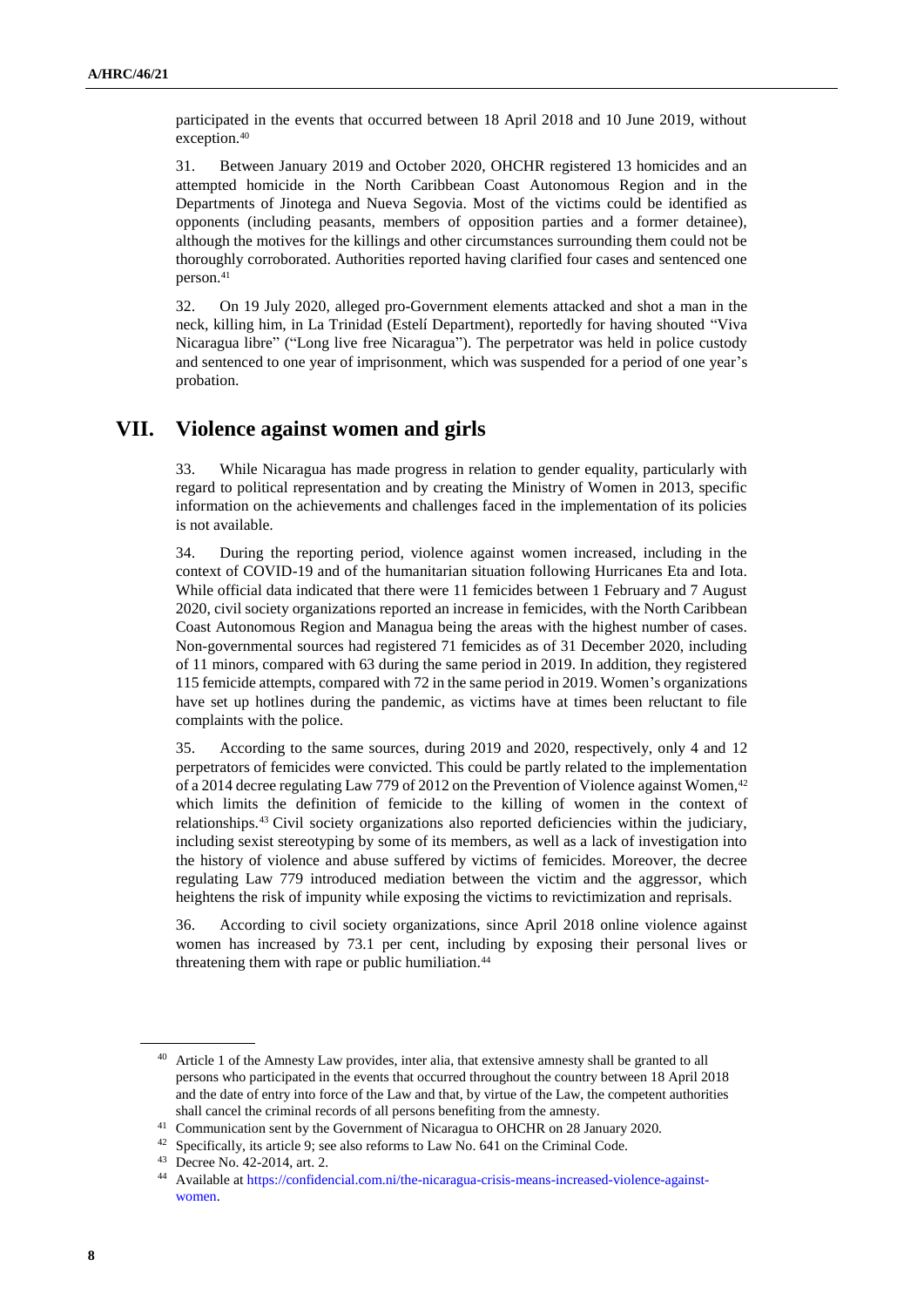37. Nicaragua has one of the highest rates of underage pregnancy in the region.<sup>45</sup> Although no updated official information is publicly available, OHCHR received credible information that the number of young mothers between the ages of 10 and 14 continued to increase. Moreover, the total ban on abortion leaves women and girls, including victims of sexual violence, at risk and obliges girls to become mothers.

# **VIII. Arbitrary detentions and violations of the rights of persons deprived of their liberty**

38. OHCHR continued to observe cases of arbitrary detention, especially targeting people perceived as opponents of the Government. Between 1 August 2019 and 30 November 2020, civil society organizations registered 586 cases, 51 of which OHCHR was able to document. Most of those arbitrary detentions consisted of brief arrests by police for between a few hours and two days. The victims were not informed about any charge against them and were released without being brought before a judge. Most of them reported having been subjected to threats against them and their families while in custody, usually in a police station, and some reported physical and psychological ill-treatment.

39. OHCHR also documented longer detentions, as in the case of 16 persons (9 men and 7 women) known as the "*aguadores*", who were arrested on allegedly fabricated charges on 14 November 2019 after delivering water to the hunger strikers at the Church of San Miguel, in Masaya. They were prosecuted and eventually released under alternative measures to detention on 30 December 2019, along with 74 men and 1 woman who had also been detained in the context of the sociopolitical and human rights crisis.

40. Between June 2019 and October 2020, the Working Group on Arbitrary Detention issued six decisions in which it concluded that 21 persons (13 men and 8 women) had been arbitrarily detained by law enforcement officers since August 2018, with similar patterns of lack of due process; 17 of those persons (10 men and 7 women) had been arrested after September 2019.<sup>46</sup> They had been placed in pretrial detention and not allowed access to lawyers of their choice or to their criminal case files. Some of the detainees were reportedly interrogated under pressure, experiencing threats and even physical violence. Others were prosecuted in territorial jurisdictions other than those where the alleged crimes had been committed.

41. As of 7 December 2020, civil society organizations reported that 110 persons (106 men and 4 women) $4^7$  were still detained on political grounds, including 30 who had been reimprisoned. These figures represent a 10 per cent decrease in comparison with those registered in July 2019 by the same sources. The Government has denied any political motive, stating that all those detained in the context of "violent incidents that occurred since 18 April 2018" had been released as of 11 June 2019.<sup>48</sup> Most of those who remain in detention, including 13 since 2018, have been charged or convicted for common crimes, such as drug trafficking or the illicit manufacture, trafficking, possession or use of weapons or explosives. All of these persons took part in the 2018 protests, however, and OHCHR collected credible reports indicating that, in most of these cases, detention procedures had not been followed and due process guarantees had not been respected.

42. Moreover, OHCHR has received allegations of lack of timely and adequate medical care, as well as torture and ill-treatment, affecting some of the 110 detainees mentioned above. The Government continued to deny such allegations and, in some cases, provided

<sup>&</sup>lt;sup>45</sup> According to civil society organizations, 24 per cent of pregnancies reported in 2019 were among minors.

<sup>46</sup> A/HRC/WGAD/2019/16, A/HRC/WGAD/2019/19, A/HRC/WGAD/2019/43, A/HRC/WGAD/2020/17, A/HRC/WGAD/2020/21 and A/HRC/WGAD/2020/39.

<sup>&</sup>lt;sup>47</sup> After the Ministry of the Interior on 21 December 2020 granted three men and one woman included in this group alternative measures to detention, 106 people (103 men and 3 women) continued to be deprived of their liberty.

<sup>48</sup> According to official sources, between 27 February and 11 June 2019, the Government released at least 492 people (452 men and 40 women).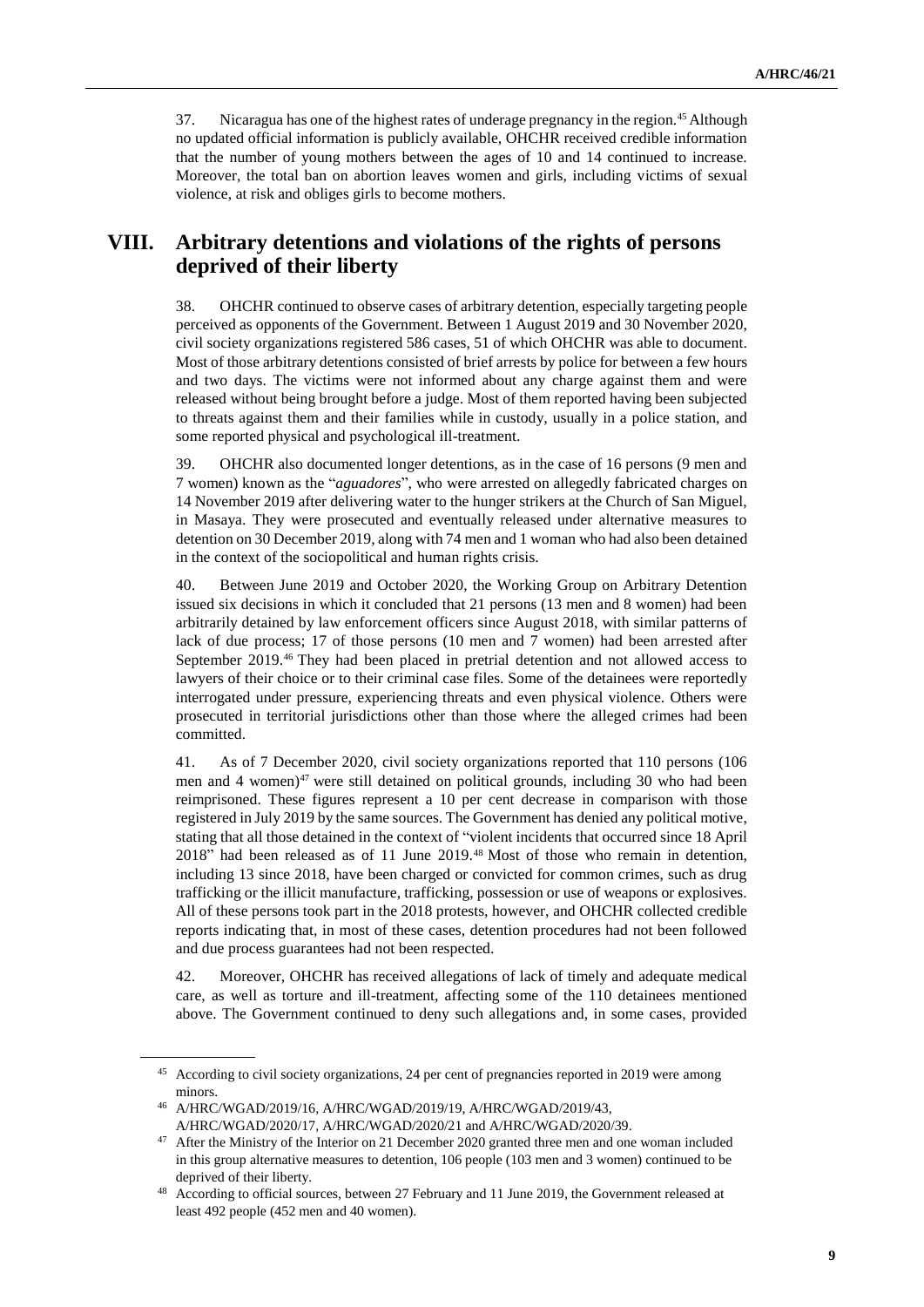medical reports and photos to document the good health and well-being of these inmates. Regrettably, national and international human rights organizations are still not allowed to independently assess the conditions of detainees. OHCHR also documented that at least two transgender women had been detained in the same cells as male detainees, since penitentiary legislation does not recognize transgender persons in accordance with their gender identity.

43. Some relatives of the detainees, especially women, reported having been subjected to strip searches and undue pressure during prison visits, compelled to sign statements about the well-being of their relatives or forced to commit not to disclose false information on their condition. On 2 November 2020, the Inter-American Commission on Human Rights, in its resolution 82/2020, granted precautionary measures in favour of 37 men and 4 women deprived of their liberty in relation to the 2018 protests who reported symptoms consistent with COVID-19, in addition to other latent health problems, which in some cases had been exacerbated by conditions in detention.<sup>49</sup>

44. According to official sources, as of 1 April 2020, the overcrowding rate in Nicaraguan prisons was 30 per cent. The Government indicated that the National Police and the national penitentiary system had put in place plans related to prevention, mitigation and treatment of COVID-19 in police stations and penitentiary centres. <sup>50</sup> Since 1 August 2019, the Government has reduced prison overcrowding by granting alternative measures to detention to more than 11,400 individuals, around half of them in the context of COVID-19.<sup>51</sup>

## **IX. Rights of victims of gross human rights violations and measures to grant reparations and achieve reconciliation**

45. Authorities – did not show a willingness to amend Laws 985, 994 and 996,<sup>52</sup> adopted in 2019, which prevent victims of gross human rights violations from exercising their rights to remedy and reparation. On several occasions, the Government underscored that the Amnesty Law precluded investigations into the events that had occurred between 18 April 2018 and 10 June 2019. The Law was also used to close a criminal investigation into the killing of an inmate during a protest in La Modelo prison in May 2019.<sup>53</sup> OHCHR reiterates that amnesties are impermissible under international law when they prevent the prosecution of persons responsible for gross human rights violations or preclude the rights of victims to truth, justice, reparation or guarantees of non-recurrence.<sup>54</sup>

46. OHCHR did not receive detailed information on programmes and measures implemented within the framework of Laws 985 and 994. The Government generically referred to<sup>55</sup> "intensive actions" by the national human rights institution, namely, the Office of the Human Rights Advocate (Procuraduría para la Defensa de los Derechos Humanos), which had reportedly paid visits, together with officers from the Ministries of Health and of Family, Youth and Children's Affairs, to "all the victims".

47. Since the outset of the 2018 protests, State authorities have not acknowledged the occurrence of any of the human rights violations that have been widely documented by regional and international institutions, and by national non-governmental organizations. As previously noted, the official narrative of the attempted "coup d'état" often labelled those who had taken part in the protests as traitors, terrorists or coup plotters.

<sup>49</sup> Se[e www.oas.org/es/cidh/prensa/comunicados/2020/266.asp.](file://///conf-share1/LS/ENG/COMMON/FINAL/www.oas.org/es/cidh/prensa/comunicados/2020/266.asp)

<sup>50</sup> Communication sent by the Government of Nicaragua to OHCHR on 3 April 2020.

<sup>51</sup> Press releases published by the Ministry of the Interior on its official webpage: [www.migob.gob.ni/noticias.](http://www.migob.gob.ni/noticias/)

<sup>52</sup> Law 985 on a Culture of Dialogue, Reconciliation, Security, Labour and Peace and Law 994 on Comprehensive Care for Victims adopted on 24 January and 29 May 2019, respectively, and Law 996 (Amnesty Law) adopted on 8 June 2019. See A/HRC/42/18, paras. 49 and 51.

<sup>53</sup> A/HRC/42/18, para. 47.

<sup>54</sup> OHCHR, *Rule-of-Law Tools for Post-Conflict States: Amnesties* (New York and Geneva, United Nations, 2009), sect. II.A.

<sup>55</sup> Communication sent by the Government of Nicaragua to OHCHR on 28 January 2020.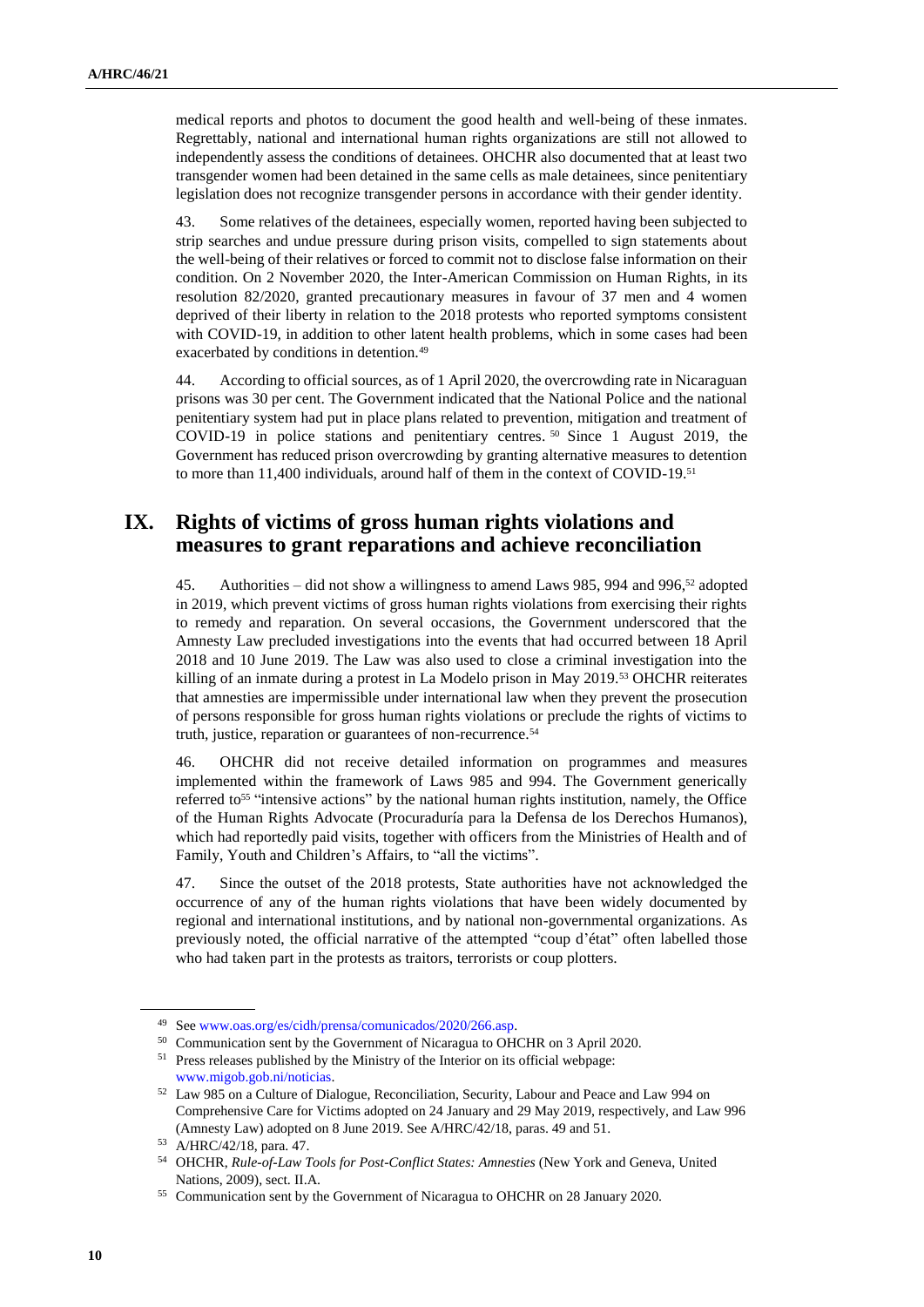48. On 30 September 2019 in Managua, the April Mothers' Association inaugurated a museum of memory intended to "claim, remember and dignify" 71 victims of the more than 300 people killed in the context of the 2018 protests. <sup>56</sup> Following this initiative, the Association denounced intensified harassment and intimidation of its members, most of whom are women, by the police and pro-Government elements in Carazo, Ticuantepe, León, Estelí and Managua. Members of the Association reported that their houses were under constant surveillance and that they were prevented from holding religious services in memory of their loved ones. On 29 October and 1 November 2019, respectively, the graves of relatives of two members of the association were vandalized and marked with political insults.

# **X. Indigenous peoples and people of African descent**

49. In Nicaragua, 31 per cent of the national territory is home to indigenous peoples and people of African descent. In 2003, Law 445 was adopted, recognizing more than 37,842 km<sup>2</sup> of collective land tenure, $57$  including 23 indigenous territories inhabited by 304 communities. These communities face challenges, however, owing to recurrent invasions and violent attacks by settlers (*colonos*). When these communities lose their lands, they also face hunger and disease.<sup>58</sup>

50. Between October 2019 and January 2020, the National Police registered 20 homicides (19 men and 1 woman), two disappearances and two persons injured in connection with property conflicts between community members and third parties in the North Caribbean Coast Autonomous Region.<sup>59</sup> In 2020, OHCHR documented the killing of 10 indigenous men while 6 men and 1 girl were injured in four incidents allegedly linked to land disputes in that same Region. In early 2020, the authorities informed OHCHR that they had conducted investigations and identified the alleged perpetrators of some of those incidents.<sup>60</sup>

51. Judicial authorities and the national human rights institution reportedly conducted investigations into the incidents in the North Caribbean Coast Autonomous Region, including into the attack against the Mayangna community of Alal in the Sauni As territory, within the Bosawás Biosphere Preserve, on 29 January 2020. An ad hoc national commission is also following these cases. After these incidents, the Supreme Court of Justice created an interinstitutional commission to prosecute all cases involving violation of the rights of indigenous peoples to land and territories.<sup>61</sup>

52. Since May 2020, OHCHR has not received any information on progress in or the outcome of these investigations, including with regard to reports of the alleged collusion of settlers with local authorities or protection measures by public institutions to prevent indigenous peoples and persons of African descent from receiving further threats in their territories.

53. OHCHR has been informed about the imposition by State authorities of indigenous authorities and authorities of African descent other than those elected by communities in accordance with their own procedures. These "parallel governments" reportedly impose decisions on local indigenous authorities and authorities of African descent without duly respecting free, prior and informed consent.

<sup>56</sup> Se[e www.museodelamemorianicaragua.org/sobre-el-museo.](http://www.museodelamemorianicaragua.org/sobre-el-museo/)

<sup>57</sup> A/HRC/42/G/2, para. 54.

<sup>58</sup> Center for Justice and International Law, *Miskitu Resistance: A Fight for Territory and Life* (San José, 2019), sect. 3.B. Available a[t https://cejil.org/es/informe-resistencia-miskitu-una-lucha](https://cejil.org/es/informe-resistencia-miskitu-una-lucha-territorio-y-vida)[territorio-y-vida.](https://cejil.org/es/informe-resistencia-miskitu-una-lucha-territorio-y-vida)

<sup>&</sup>lt;sup>59</sup> Communication sent by the Government of Nicaragua to OHCHR on 10 February 2020. The incidents occurred in Triángulo Minero, Prinzapolka and Mulukuku.

<sup>&</sup>lt;sup>60</sup> Ibid. Authorities also reported that, in December 2019, approximately 240 non-indigenous families were evicted from the Sauni As Territory owing to non-compliance with procedures for leasing communal lands.

<sup>&</sup>lt;sup>61</sup> Communication sent by the Government of Nicaragua to OHCHR on 7 May 2020.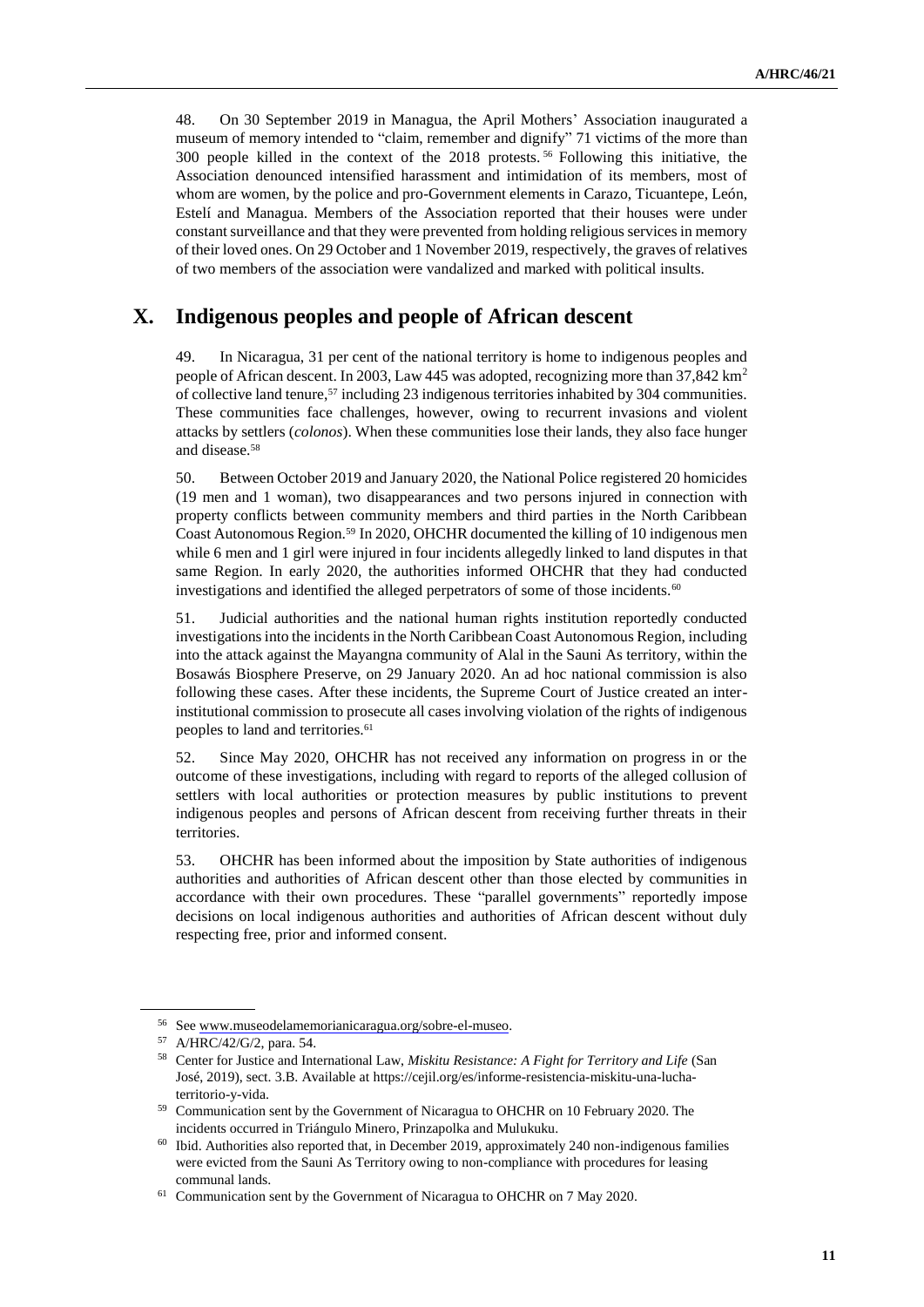# **XI. Impact of the multidimensional crisis on economic, social and cultural rights**

54. Nicaragua is one of the poorest countries in Latin America, with 47.1 per cent of the population living in poverty and 18 per cent in extreme poverty in 2019.<sup>62</sup> However, in the past decade the country achieved significant results in reducing poverty and child mortality, and in fulfilling the right to adequate food, among others.<sup>63</sup> This progress is also threatened by the COVID-19 pandemic, which has considerably reduced the availability of resources to fulfil economic and social rights. After a 4.6 per cent growth rate in 2017, GDP shrank by 4.0 per cent in 2018 and 3.9 per cent in 2019. With regard to 2020, the Central Bank of Nicaragua recently projected a contraction of between 1.5 and 2.5 per cent, which represents an improvement in comparison with the contraction of 4.5 per cent initially estimated. <sup>64</sup> However, according to regional projections, the impact of the pandemic may have increased poverty and extreme poverty to 52.7 per cent and 22.8 per cent, respectively, in 2020, above the regional averages.<sup>65</sup> Therefore, COVID-19 has further affected a two-year economic contraction triggered in 2018, as social unrest generated job losses, a fall in consumer and business confidence and a decline in tourism and construction, two of the main economic sectors in Nicaragua.<sup>66</sup>

55. Official data indicate that the unemployment rate reached 5.4 per cent in the second quarter of 2020 (5.7 per cent among men and 5.0 per cent among women). During the same period, the inactivity rate reached 33.5 per cent (21.4 per cent among men and 44.3 per cent among women), the highest in five years and an increase of 4.0 per cent compared with the same quarter in 2019.<sup>67</sup> This is also reflected by the loss of around 180,000 workers affiliated to the Nicaraguan Social Security Institute between 2017 and 2019, and over 21,000 during 2020.<sup>68</sup>

56. The Government managed to contain the impacts of the shocks to the fiscal and financial sector in 2018 and 2019.<sup> $\omega$ </sup> It maintained social spending as a budget priority, particularly spending on health and education, as well as measures to combat poverty, through the national human development plan<sup>70</sup> and specific programmes, such as the Zero Usury, Zero Hunger and Solidarity Bonus programmes, as well as free access to education.<sup>71</sup> In addition, the Government has increased social spending, including on health, education, housing and social protection, in the 2021 budget to 57.1 per cent of total expenditure, a 1.5 per cent increase from 2020.<sup>72</sup>

57. The Government requested the support of multilateral institutions to respond to the health and economic crisis. In July 2020, the Inter-American Development Bank approved a \$43 million project to contain and control the virus and mitigate its effects.<sup>73</sup> In November 2020, the International Monetary Fund approved financing to address the balance of

<sup>62</sup> Se[e https://repositorio.cepal.org/bitstream/handle/11362/45784/4/S2000470\\_en.pdf,](https://repositorio.cepal.org/bitstream/handle/11362/45784/4/S2000470_en.pdf) table 4.

<sup>63</sup> A/HRC/42/18, para. 54.

<sup>&</sup>lt;sup>64</sup> Statement made by the president of the Central Bank of Nicaragua on 17 December 2020.

<sup>65</sup> [https://repositorio.cepal.org/bitstream/handle/11362/45784/4/S2000470\\_en.pdf,](https://repositorio.cepal.org/bitstream/handle/11362/45784/4/S2000470_en.pdf) table 4. <sup>66</sup> Se[e www.worldbank.org/en/country/nicaragua/overview](http://www.worldbank.org/en/country/nicaragua/overview) and

[www.imf.org/en/News/Articles/2019/11/20/mcs112019-nicaragua-staff-concluding-statement-of-the-](http://www.imf.org/en/News/Articles/2019/11/20/mcs112019-nicaragua-staff-concluding-statement-of-the-2019-article-iv-mission)[2019-article-iv-mission.](http://www.imf.org/en/News/Articles/2019/11/20/mcs112019-nicaragua-staff-concluding-statement-of-the-2019-article-iv-mission)

<sup>67</sup> See

[www.inide.gob.ni/docs/Ech/2doTrim2020/Publicación%20ECH%20II%20Trimestre%202020.pdf.](http://www.inide.gob.ni/docs/Ech/2doTrim2020/Publicación%20ECH%20II%20Trimestre%202020.pdf) <sup>68</sup> Se[e www.bcn.gob.ni/estadisticas/sector\\_real/mercado\\_laboral/3-1.htm.](http://www.bcn.gob.ni/estadisticas/sector_real/mercado_laboral/3-1.htm)

<sup>69</sup> Se[e www.imf.org/en/News/Articles/2019/11/20/mcs112019-nicaragua-staff-concluding-statement-of](http://www.imf.org/en/News/Articles/2019/11/20/mcs112019-nicaragua-staff-concluding-statement-of-the-2019-article-iv-mission)[the-2019-article-iv-mission.](http://www.imf.org/en/News/Articles/2019/11/20/mcs112019-nicaragua-staff-concluding-statement-of-the-2019-article-iv-mission)

<sup>70</sup> Se[e www.el19digital.com/app/webroot/tinymce/source/2018/00-](http://www.el19digital.com/app/webroot/tinymce/source/2018/00-Enero/Del22al28Enero/Viernes26Enero/EJES%20DEL%20PROGRAMA%20NACIONAL%20DE%20DESARROLLO%20HUMANO.pdf) [Enero/Del22al28Enero/Viernes26Enero/EJES%20DEL%20PROGRAMA%20NACIONAL%20DE%](http://www.el19digital.com/app/webroot/tinymce/source/2018/00-Enero/Del22al28Enero/Viernes26Enero/EJES%20DEL%20PROGRAMA%20NACIONAL%20DE%20DESARROLLO%20HUMANO.pdf) [20DESARROLLO%20HUMANO.pdf.](http://www.el19digital.com/app/webroot/tinymce/source/2018/00-Enero/Del22al28Enero/Viernes26Enero/EJES%20DEL%20PROGRAMA%20NACIONAL%20DE%20DESARROLLO%20HUMANO.pdf)

<sup>71</sup> Communication sent by the Government of Nicaragua to OHCHR on 28 January 2020.

<sup>72</sup> Se[e www.hacienda.gob.ni/hacienda/ppresupuesto2021/pgr/1.ExposicionMotivos.pdf](file://///conf-share1/LS/ENG/COMMON/FINAL/www.hacienda.gob.ni/hacienda/ppresupuesto2021/pgr/1.ExposicionMotivos.pdf) and [www.hacienda.gob.ni/hacienda/ppresupuesto2020/pgr/1.ExposicionMotivos.pdf.](file://///conf-share1/LS/ENG/COMMON/FINAL/www.hacienda.gob.ni/hacienda/ppresupuesto2020/pgr/1.ExposicionMotivos.pdf)

<sup>73</sup> Inter-American Development Bank project No. NI-L1161, available at [www.iadb.org/en/project/NI-](http://www.iadb.org/en/project/NI-L1161)[L1161.](http://www.iadb.org/en/project/NI-L1161)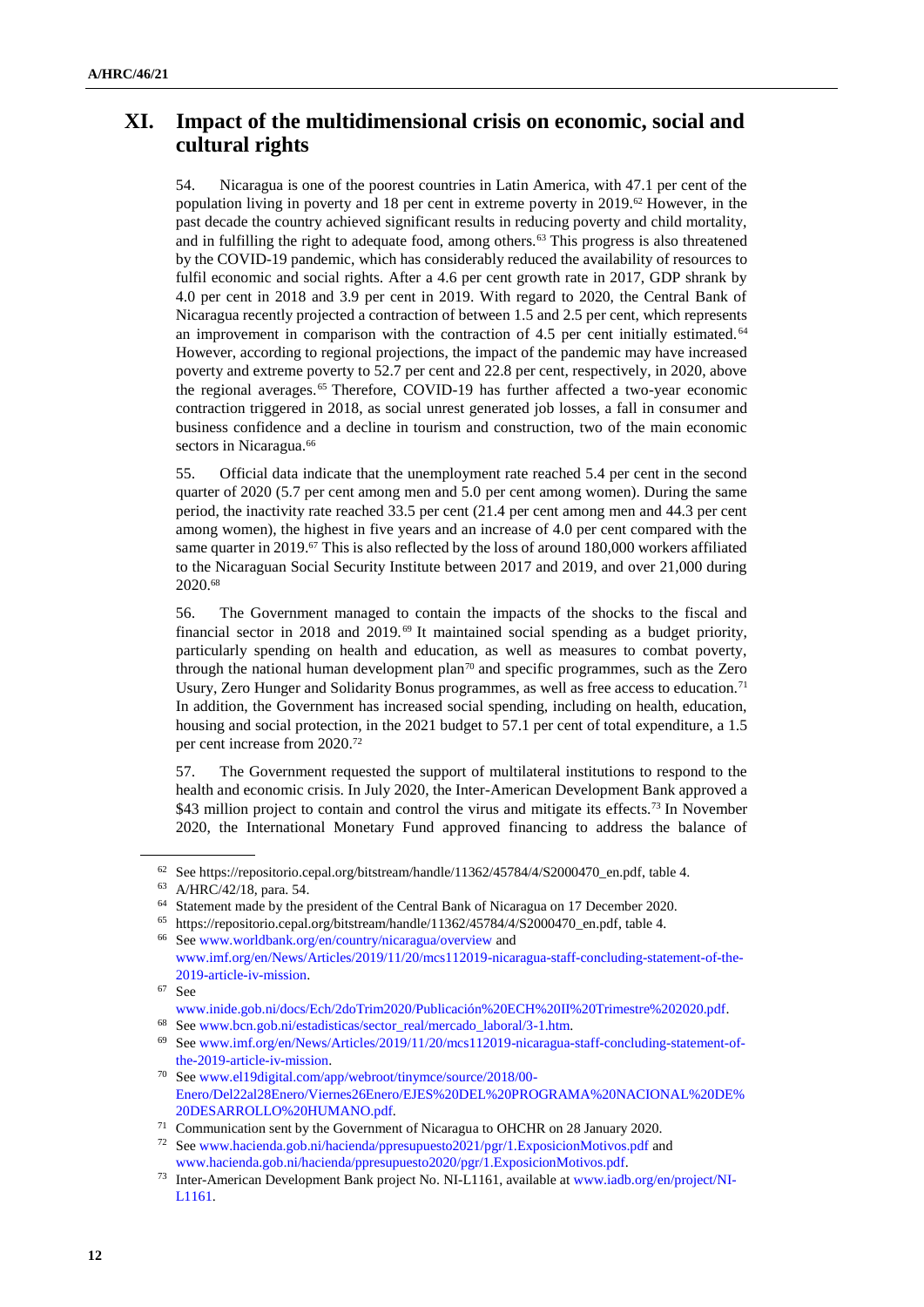payments in the amount of \$185.32 million,<sup>74</sup> which will be used for health-related and social spending. The Government has committed to following standards for fiscal transparency, mitigating risks of corruption and ensuring that emergency spending reaches the most vulnerable.<sup>75</sup>

58. On 31 March 2020, the Minister of Health reported the first five cases of COVID-19 in Nicaragua. At the end of March, the Government indicated that education brigades had visited more than 1.3 million households, including those of indigenous peoples and persons of African descent, to raise awareness of preventive health and to detect cases, highlighting that the State provided universal health coverage to all Nicaraguans.76The participation of Nicaragua in actions undertaken by the Central American Integration System contributed to the adoption in March of the "Central America united against the coronavirus" declaration and the regional contingency plan against the coronavirus.

59. Nevertheless, some of the Government's measures did not comply with the recommendations made by the World Health Organization and PAHO, especially regarding physical distancing and gatherings of people.<sup>77</sup> Throughout 2020, OHCHR noted a need for greater transparency in the dissemination of official information about the impact of COVID-19 in Nicaragua.

60. Health workers released three public statements <sup>78</sup> urging national authorities to immediately implement social distancing measures and restrict mass gatherings. On 11 May, five former Ministers of Health issued a similar statement, while medical associations called on the population to undertake a "voluntary quarantine". <sup>79</sup> In May and June, OHCHR received alarming reports of vehicles allegedly transporting bodies of those deceased with symptoms consistent with COVID-19 in the middle of the night, including for "express burials".

61. Since May, PAHO has offered to send a team of experts to Nicaragua to evaluate the COVID-19 situation. The Government indicated that PAHO experts would be allowed to visit health facilities and that detailed disaggregated information on confirmed and suspected cases would be provided. However, at the time of writing, the PAHO mission had not taken place.<sup>80</sup>

62. OHCHR is concerned about the lack of disaggregated data regarding COVID-19 infections among indigenous peoples and persons of African descent, and about the lack of information regarding specific measures implemented to protect them. As at 2 December 2020, civil society sources had registered 461 suspected cases of COVID-19 and 167 deaths among these communities,  $81$  most of which lack basic infrastructure and sanitary services, including safe drinking water and access to public health care. The Government reported that it had prepared messages on COVID-19-related measures in English, Miskito and Mayangna.<sup>82</sup> However, OHCHR received reports that information and isolation protocols related to COVID-19 were not always available in those languages. The lack of outreach to indigenous communities and communities of African descent, and the lack of trust in public institutions, prompted at least 20 communities on the Caribbean Coast to self-isolate between May and June 2020.

<sup>74</sup> Se[e www.imf.org/en/News/Articles/2020/11/20/pr20349-nicaragua-imf-executive-board-approves](http://www.imf.org/en/News/Articles/2020/11/20/pr20349-nicaragua-imf-executive-board-approves-us-185-3m-emergency-support-to-address-covid19)[us-185-3m-emergency-support-to-address-covid19.](http://www.imf.org/en/News/Articles/2020/11/20/pr20349-nicaragua-imf-executive-board-approves-us-185-3m-emergency-support-to-address-covid19)

<sup>75</sup> Se[e www.imf.org/en/Publications/CR/Issues/2020/11/20/Nicaragua-Requests-for-Purchase-under](http://www.imf.org/en/Publications/CR/Issues/2020/11/20/Nicaragua-Requests-for-Purchase-under-the-Rapid-Financing-Instrument-and-Disbursement-under-49908)[the-Rapid-Financing-Instrument-and-Disbursement-under-49908,](http://www.imf.org/en/Publications/CR/Issues/2020/11/20/Nicaragua-Requests-for-Purchase-under-the-Rapid-Financing-Instrument-and-Disbursement-under-49908) appendix I.

<sup>&</sup>lt;sup>76</sup> Communication sent by the Government of Nicaragua to OHCHR on 3 April 2020.

<sup>77</sup> Dr. Ciro Ugarte, PAHO Director of Health Emergencies, statement at a virtual press briefing on COVID-19 on 12 May 2020.

<sup>78</sup> On 30 April, 18 May and 2 July 2020.

<sup>79</sup> See www.abc.es/internacional/abci-ministros-salud-denuncian-manipulacion-cifra-muertos-covid-- 19-nicaragua-202005111758\_noticia.html an[d https://confidencial.com.ni/asociaciones-medicas-de](https://confidencial.com.ni/asociaciones-medicas-de-nicaragua-urgen-cuarentena-voluntaria-ante-contagio-masivo-de-covid-19)[nicaragua-urgen-cuarentena-voluntaria-ante-contagio-masivo-de-covid-19.](https://confidencial.com.ni/asociaciones-medicas-de-nicaragua-urgen-cuarentena-voluntaria-ante-contagio-masivo-de-covid-19)

<sup>80</sup> Se[e https://news.un.org/es/story/2020/05/1474642.](https://news.un.org/es/story/2020/05/1474642)

<sup>81</sup> Se[e https://observatorioni.org/wp-content/uploads/2020/12/Nota-37-Observatorio-4.diciembre.pdf.](https://observatorioni.org/wp-content/uploads/2020/12/Nota-37-Observatorio-4.diciembre.pdf)

<sup>82</sup> Communication of 3 April 2020 sent by the Government of Nicaragua to OHCHR.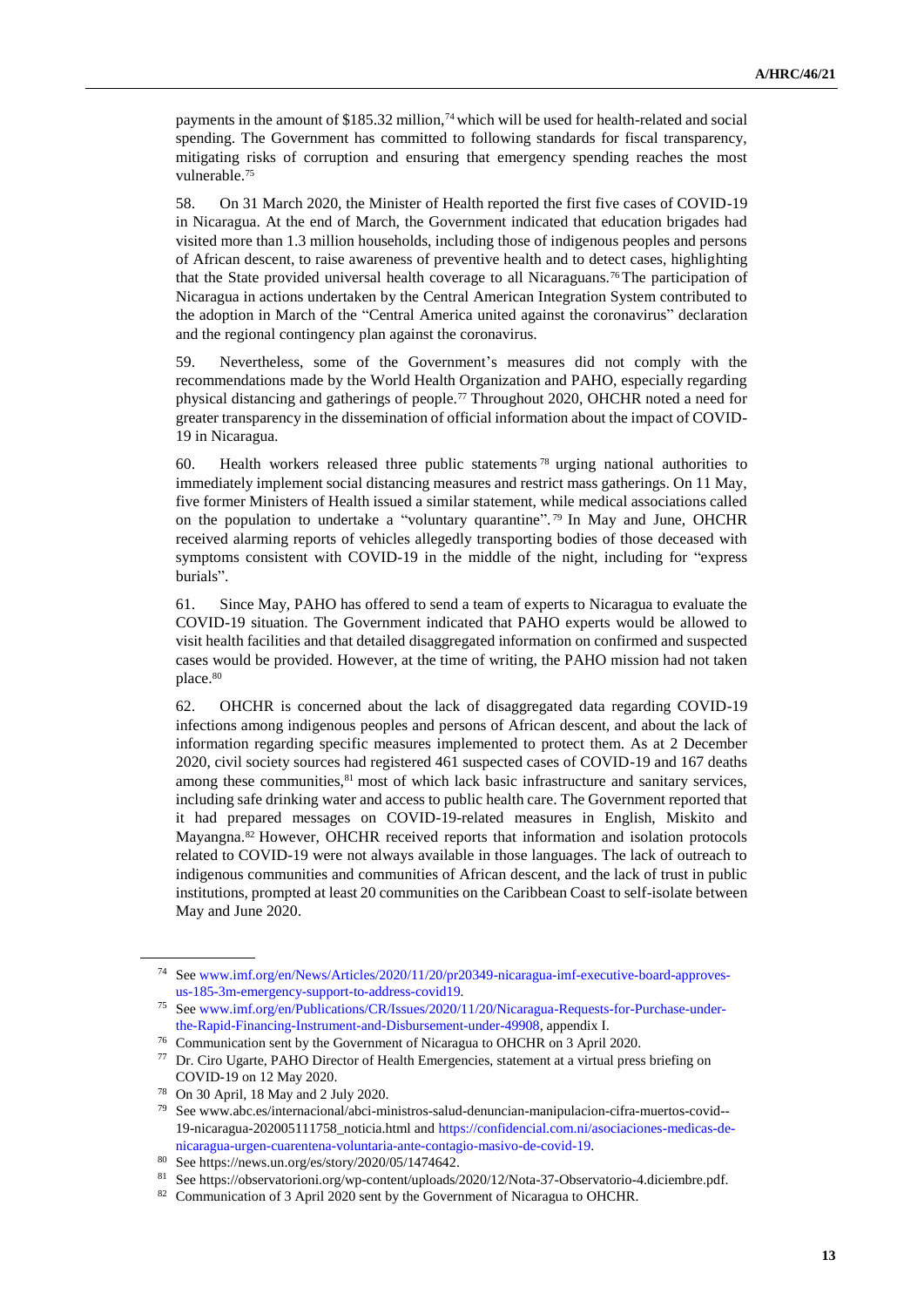63. Between 27 June and 5 August 2020, OHCHR documented that some 1,300 Nicaraguan migrants had been blocked in very precarious conditions at the country's borders with Panama, Costa Rica and Guatemala for periods that ranged from 10 to 30 days while waiting for the authorization of the Government to enter Nicaragua.

64. Between 3 and 15 November 2020, Hurricanes Eta and Iota struck about 60 per cent of Nicaraguan territory, causing floods, landslides and serious damage to transportation, energy and communication infrastructure. In its preliminary assessment, the Government indicated that 5,800 houses had been totally destroyed and 38,000 partially damaged. It also calculated that the education sector had suffered an estimated loss of \$42 million and the health sector over \$12 million.<sup>83</sup> OHCHR received information that many peasant and indigenous communities and communities of African descent, particularly in the North and South Caribbean Coast Autonomous Regions, had lost their homes, crops and livelihoods. This situation poses serious challenges to guaranteeing the enjoyment of the rights to housing, adequate food, health and education, among others.

#### **XII. Conclusions**

65. Almost three years after the outbreak of social protests in Nicaragua, the Government has not acknowledged the State's responsibility for the multiple human rights violations, including killings and arbitrary detentions, committed since April 2018. Impunity has led to the recurrence of human rights violations, documented by OHCHR and other international and regional human rights mechanisms, notably restrictions on the rights to freedoms of expression, association, peaceful assembly, and to take part in the conduct of public affairs.

66. The lack of independence of the judiciary and the national human rights institution, and the continued reduction of civic space, hamper transparency and accountability, including in relation to the Government's response to the COVID-19 pandemic and the 2021 elections.

67. The postponement of electoral reforms and the adoption by the National Assembly of laws undermining the exercise of civil and political rights will not be conducive to a representative, pluralistic, transparent and fair electoral process in 2021.

68. OHCHR recognizes recent signs of openness of the Government in collaborating with United Nations specialized agencies in the response to COVID-19 and in the aftermath of Hurricanes Eta and Iota, with a focus on reconstruction and humanitarian aid. Nevertheless, it is urgent that the numerous dimensions of the crisis that erupted in 2018, notably its human rights dimensions, be addressed, as the situation continues to deteriorate. Efforts to recover from the impact of COVID-19 and the hurricanes are an opportunity for the Government to resume the political dialogue and to join efforts with all sectors of society to rebuild trust and ensure that no one is left behind. This is particularly critical in view of the 2021 electoral cycle.

69. The recommendations made by international and regional human rights mechanisms and the High Commissioner offer a useful road map to address outstanding concerns and enhance the protection of the most vulnerable. Nicaragua has taken few steps towards the implementation of these recommendations, and OHCHR reiterates its offer to assist Nicaragua in that regard.

#### **XIII. Recommendations**

70. **The High Commissioner invites the Government of Nicaragua and the opposition to engage in a fruitful dialogue grounded in international human rights norms and standards in order to address the multidimensional crisis that affects the country.**

71. **In particular, the High Commissioner calls upon Nicaragua:**

<sup>83</sup> Se[e www.lavozdelsandinismo.com/nicaragua/2020-11-24/gobierno-de-nicaragua-expone-balance](http://www.lavozdelsandinismo.com/nicaragua/2020-11-24/gobierno-de-nicaragua-expone-balance-preliminar-de-danos-por-huracanes-eta-e-iota)[preliminar-de-danos-por-huracanes-eta-e-iota.](http://www.lavozdelsandinismo.com/nicaragua/2020-11-24/gobierno-de-nicaragua-expone-balance-preliminar-de-danos-por-huracanes-eta-e-iota)